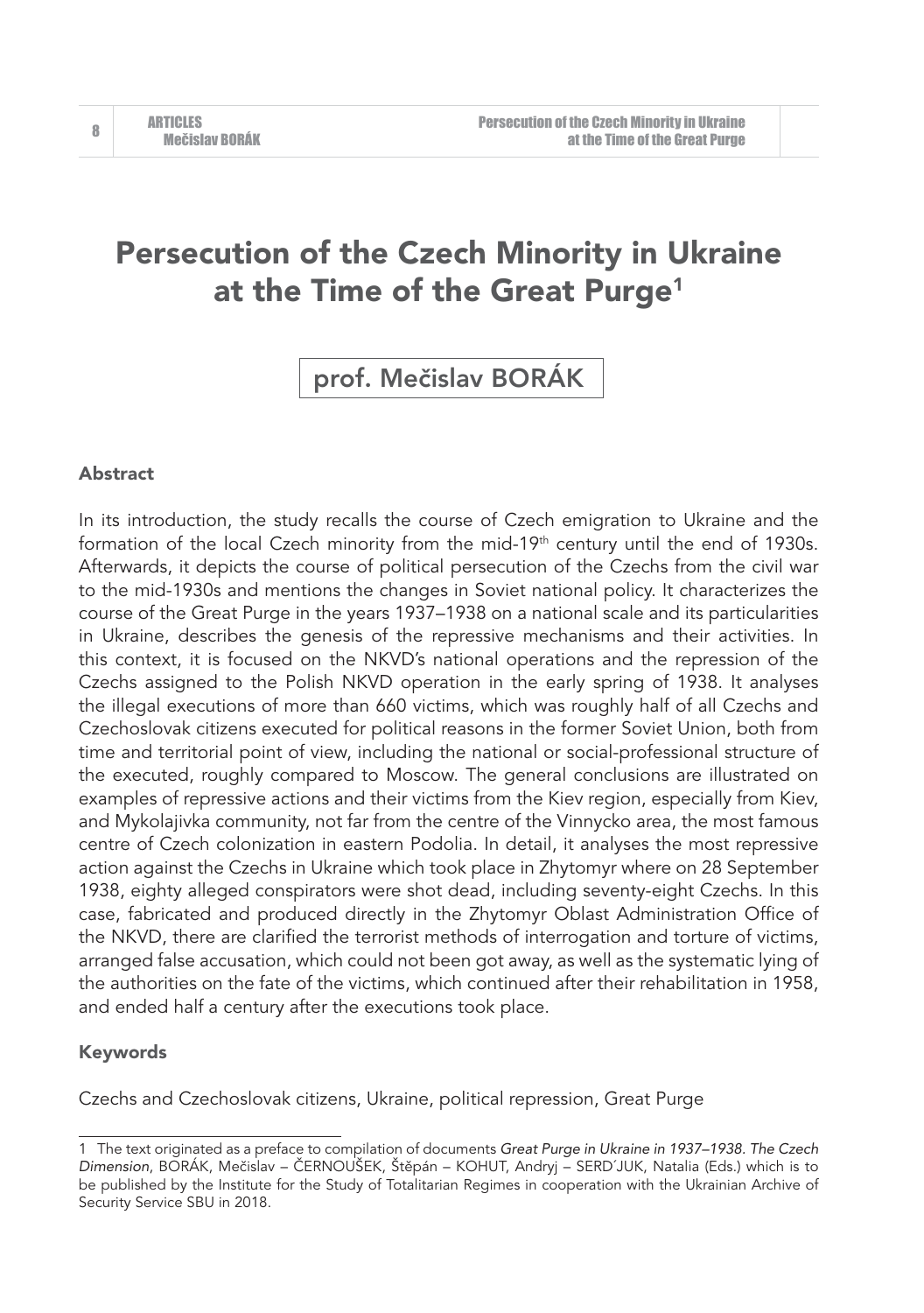### **Czech Emigration to the Territory of Today's Ukraine**

Czech emigration to Ukraine has a rich tradition from the days when Ukraine was part of the Russian Empire. The first Czech contacts were rather sporadic and at first associated with the German colonization wave which aimed to the Volga region, mainly due to religious reasons. Mass emigration only started in the second half of the  $19<sup>th</sup>$  century, mainly due to socio-economic reasons. The offer of Czarist Russia to acquire land and colonize some border territories of the Empire was enticing: the settlers could purchase the land from the owner of a landed estate, or obtain a state land as a hereditary family usance allocation which would become property of the colony. In addition to this agricultural emigration, Czech educators and teachers, shopkeepers, musicians, brewers, millers, gardeners and others went to larger towns. At the end of the  $19<sup>th</sup>$  century, over fifty thousand people registered under Czech and Slovak nationalities in the census while the vast majority of Czechs had settled mainly in Ukraine.<sup>2</sup>

The first group of exiles from Eastern Bohemia went to the Poltava and Taurid governorate which included Crimea where they established several Czech settlements – Bohemka (now Lohanovo), Tábor (Makarivka), Carekvič (Pushkino) and Alexandrovka; a known settlement outside of Crimea was Čechohrad (Novhorodkivka). Descendants of the Czech religious exiles from Prussian Silesia (around Zelowa) came to the Kherson governorate, and many settled in Odessa. The largest group of emigrants, however, came to the Volhynia governorate which bordered on the Austrian Halič. They proved themselves there as good farmers – they introduced more modern methods of tillage and cultivation of better varieties of cereals, potatoes, fruit and hops, which allowed the emergence of food making and processing businesses, particularly breweries and mills but also agricultural machinery factories. By the end of the  $19<sup>th</sup>$  century, twenty-seven thousand Czechs lived in Volhynia, and over seven and a half thousand of Czechs had settled in the near Kiev governorate (e.g. in the village Zubovština). Kiev became the centre of Czech social life for the Kiev, Volhynia and Podolia governorates where many Czech entrepreneurs and traders had settled, but also representatives of the intelligentsia and skilled workers. They founded the Czech-Slavic Meeting, the J. A. Comenius Czech Educational Association, and published the magazines Ruský Čech (Russian Bohemia) and Čechoslovan (Czech-Slav).<sup>3</sup>

The tsarist authorities provided good existential conditions but they also suddenly started forcing them to accept Orthodoxy and the Russian Empire nationality. At the beginning of the First World War, the majority of Czechs had accepted both the Russian nationality and Orthodoxy, which especially applies to the community of Volhynian Czechs. The Czechs who had come here not long before the war were considered as Austrian citizens, nationals of an enemy state; the tsarist regulations on deportation and seizure of property released in the first days of the war applied to them. Therefore, they sought to obtain Russian citizenship and sometimes accepted orthodoxy as well.4 The tsarist imperial authorities

<sup>2</sup> VALÁŠKOVÁ, Naďa: Češi v Rusku [Czechs in Russia.], in: Češi v cizině [Czechs Abroad], 9, 1996, 33.

<sup>3</sup> VACULÍK, Jaroslav: České menšiny v Evropě a ve světě [Czech Minorities in Europe and in the World], Prague 2009, 218–220.

<sup>4</sup> VACULÍK, Jaroslav: Dějiny volyňských Čechů Díl II. (1914–1945) [History of Volhynian Czechs Part II. (1914– 1945)], Prague 1998, 5–6.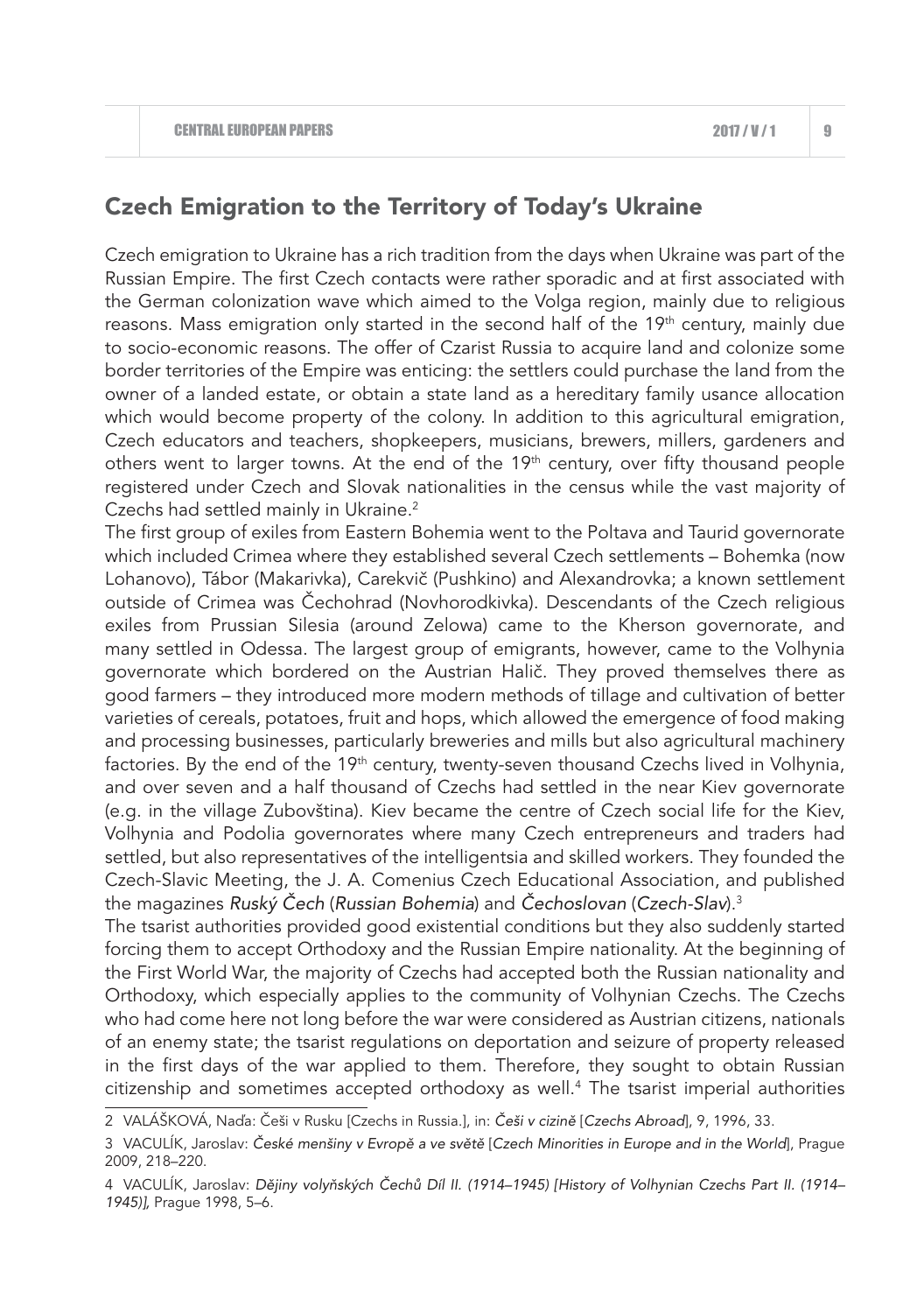approved a proposal from the Czech community on the creation of the Czech Company, the voluntary military units within the Russian army, driven also by the effort to support the Austrian-Hungarian Czechs and Slovaks' hopes of statehood. Later, Czech and Slovak prisoners of war joined the local Czechs, gradually forming another large group of our compatriots in Russia who supported the leadership of Czechoslovak exile in the West. After the battle of Zborov, Russian authorities agreed with the prisoners entering the Czechoslovak army. They were to fight on the side of the Entente on the Western front, but due to the evolution of the war and the post-war circumstances, they were transported to their homeland via Siberia and Vladivostok.

Many prisoners were involved in the life of Czech colonies and settled in them, others stayed here for various reasons (due to illness, marriage, job opportunities, the opportunity to acquire property, the desire for adventure, political aspirations, etc.), and they became members of the Czech minority. Some retained Austrian citizenship, others acquired the Czechoslovak citizenship and later mostly accepted the Soviet citizenship, as they were forced to it at the end of the 1930s. In contrast, about ten thousand Czech countrymen returned back to their homeland, mostly in fear of civil war, famine and the Bolshevik regime. The compatriots who had stayed were provided material assistance and a credit program worth of fifteen million Czechoslovak Crowns which allowed the Czech colonists a five-year interest-free loan for the purchase of farm machinery and seed. This help was taken advantage of by Czech farmers especially in Ukraine, and by introducing agricultural machinery, they increased the prosperity of their farms.5 Later, however, the credit assistance paradoxically contributed to the harsh persecution of Czech settlers, because they were marked as kulaks precisely due to their farming.

After the First World War, Russia lost its western provinces, mainly in favour of Poland and Romania where there were allegedly about thirty thousand Czechs and Slovaks. At the first census in the Soviet Union in 1926, it was established that over twenty-seven thousand Czechs and Slovaks lived there, and the same number of them stayed here during the census in 1939. Most of them lived on the territory of Soviet Ukraine – over sixteen thousand, about seven thousand of whom in Volhynia; according to the Census of 1921, about twenty-five thousand Czechs lived in the Polish part of Volhynia.<sup>6</sup> The Division of the Volhynia governorate by the Riga peace of 18 March 1921 between the USSR and Poland made the Czechs in eastern Volhynia strictly separated from their neighbours in Poland, which affected many families, and throughout the inter-war period, they shared a common destiny together with the other inhabitants of the land of the Soviets, including political repression. Their position after the breakdown of the world war and of the civil war temporarily changed for the better when the so-called. New economic policy was introduced, allowing farmers private farming and the sale of surpluses. Also, the aforementioned credit program helped them so the Czech settlements belonged to the richest ones in Ukraine. There was an extension of the rights of national minorities and by the end of the 1920s,

<sup>5</sup> ŠEDIVÝ, Ivan: Sdružení Čechů a Slováků z Ruska a československá vláda 1919–1929 (Podpory, subvence, dotace, odškodnění) [Association of Czechs and Slovaks from Russia and the Czechoslovak Government 1919– 1929 (Aids, Grants, Subsidies, Compensation)], in: Československý časopis historický [Czechoslovak Historical Magazine], 36, 1988, 2, 212–237.

<sup>6</sup> VACULÍK, Dějiny volyňských …, 32, 81, 82.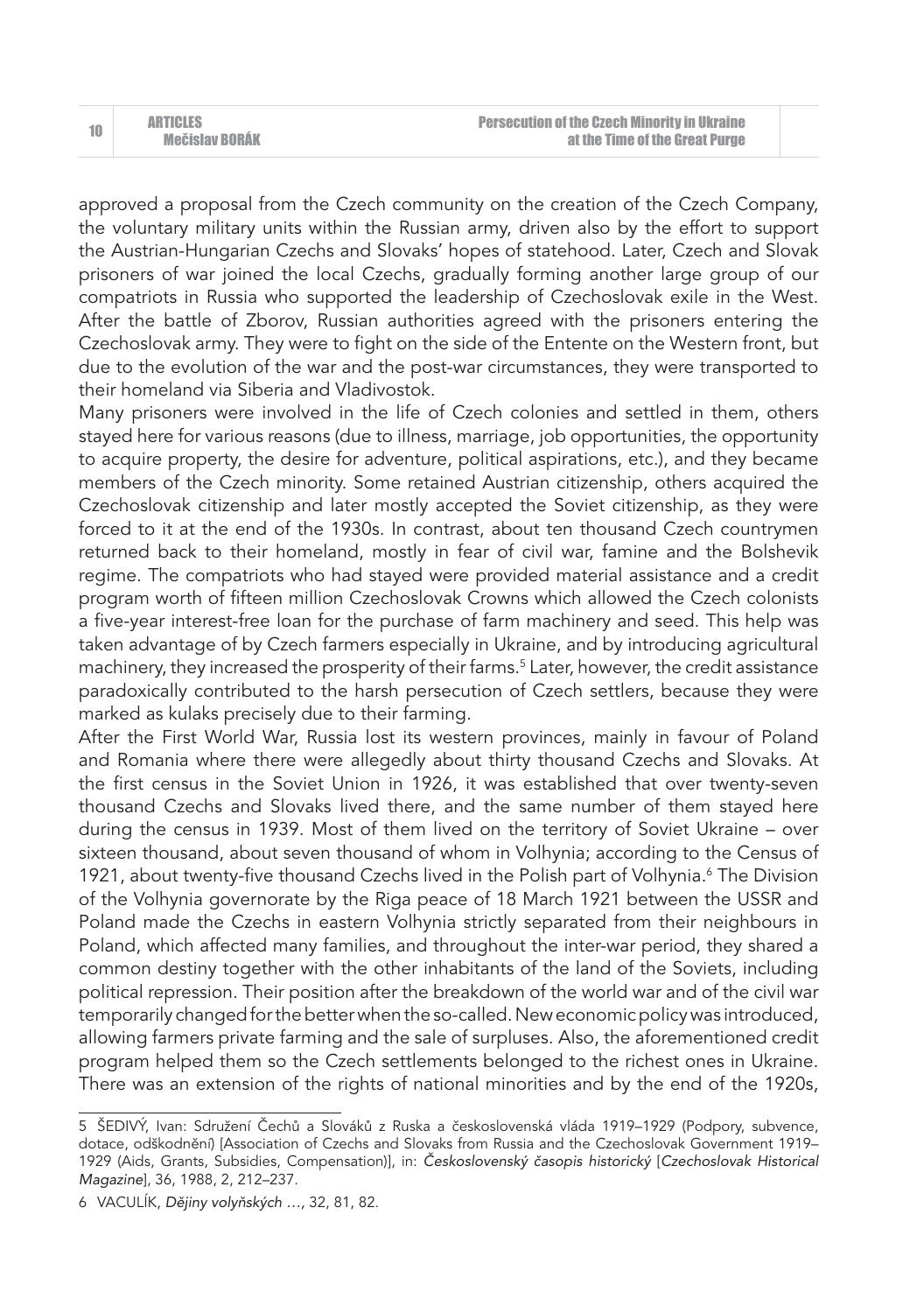the Czechs already had their national councils in thirteen municipalities, organized cultural and awareness-raising activities, including amateur theatres, and they had nineteen Czech schools<sup>7</sup>

In the early 1920s, it was assumed that after the settlement of political relations, it would be possible to build on the earlier Czech commercial and entrepreneurial activities. ${}^{8}$  The economic difficulties had forced the Soviet Government to find ways to bring qualified professionals of various industries into the country. Soviet authorities tried to attract also agricultural and industrial immigrants to the USSR, promising them advantageous working conditions. The newly-established agricultural and industrial enterprises had to submit to Soviet laws and comply with the collective form of management. However, the idea of building cooperative farms did not result in lack of confidence as it followed European tradition, which is why many volunteers streamed into communes and immigrant cooperatives from Western countries, including Czechoslovakia. Ukraine, however, was not directly affected by the creation of Czechoslovak communes and cooperatives as transports with the colonists continued deeper into the inland. In contrast, however, in the Donbass industrial area, many Czechoslovak experts and skilled workers had settled whose experience was demanded extraordinarily. Also, many former members of the Czechoslovak communes which were no longer in existence found work here.

Successful Czech entrepreneurs and farmers soon had to pay for their success and for their illusions heavily, as they were labelled as exploiters and kulaks, and in addition, as suspicious foreigners or former legionaries, they were considered as clear opponents of the Soviet regime and they did not have any escape from the repression campaigns. Since the 1930s, violent, forced collectivization had been destroying relations in the countryside, causing the demise of individual farming and turning prosperous farmers into class enemies who were subject to harsh repression. In minority politics, a combat against the alleged bourgeois nationalism of non-Russian nationalities started, which eventually led to the demise of minor nationality education. The political persecution of all persons and groups the regime arbitrarily declared as anti-Soviet elements was becoming severer. It particularly heavily affected also the Czech community during the period of the Great Purge of 1936–1938.

After the fall of the Czechoslovak Republic and the war division of Poland in 1939 there was a fundamental change in both the nature and extent of the Czechoslovak emigration to the USSR. Economic emigration had ceased almost entirely and political emigration only consisted of a marginal portion of Communists while refugees fleeing the terror of German and Hungarian invaders (from the Czech lands and Carpathian Ruthenia) prevailed. Some Czech groups did not find themselves in the USSR of their own will but due to Soviet expansion westward, as members of the traditional Czech minorities on the territory of Poland and Romania (which included in particularly numerous Czechs in Volhynia and lesser communities in Bukovina and Bessarabia), the soldiers of the Svoboda legion captured while retreating from Poland, or Jews driven out by the Nazis from the camp of Nisko over San and Bug to the USSR.<sup>9</sup>

<sup>7</sup> Ibidem, 85, 90, 93.

<sup>8</sup> VALÁŠKOVÁ, 38, 45.

<sup>9</sup> See also e.g. BORÁK, Mečislav: České stopy v Gulagu. Z výzkumu perzekuce Čechů a občanů ČR v Sovětském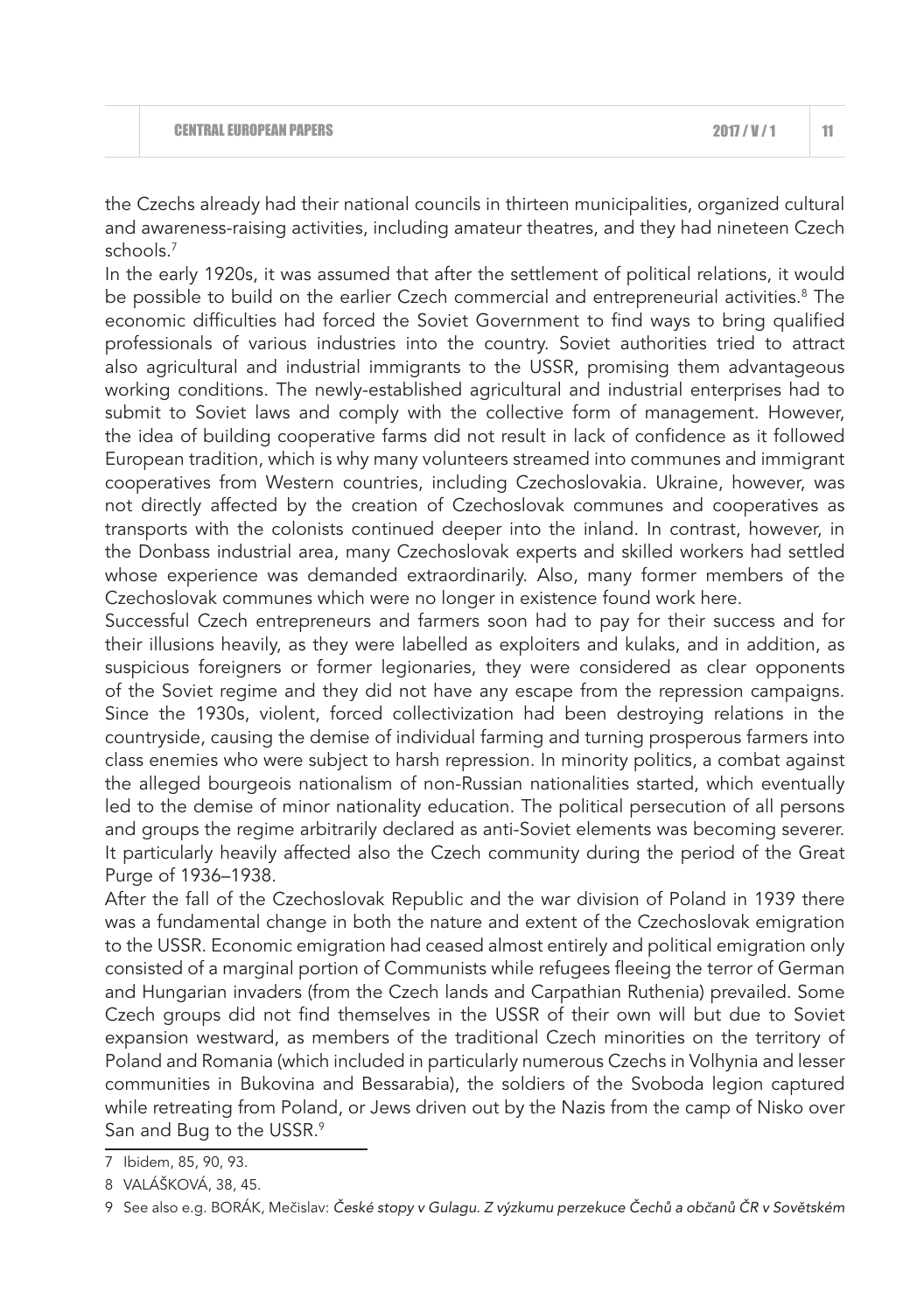# **First Political Persecution of the Czechs**

The fate of the Czechs in Ukraine was tragically affected by the civil war years, especially the white and the red terror sprees in the first years after the Great War, when Ukraine became the battlefield of absolutely conflicting political interests. The arrival of the Bolsheviks to Volhynia in May 1919 led the countrymen to even apply for protection by the Czechoslovak Government, while the well-to-do fled to Poland and the Czech Republic. Repression against the inhabitants who were considered as opposition to the Bolsheviks was organized by the Special All-Ukrainian Commission for the Fight Against Contrarevolution and Sabotage (Vseukrajinskaja črezvyčajnaja komissija, VČK, also abbreviated as Cheka, ČK). Several Czech leaders were shot dead in the red terror (e.g. J. A. Somol from Mirohoště, Šneidr from Dubno), seventeen Czechs were executed by decision of the Kiev Cheka for alleged counter-revolutionary activities and sabotage.10 These included for example Joseph Ma ek from Kiev, the secretary of the administration of the Union of Czechoslovak Associations in Ruthenia, Jan Volf, the accountant Jan Kratochvíl, the clerk Jan Protiva, the doctor Oldřich Dvořák and the telegraph operator Řehoř Chorvat. The threat of persecution also loomed over the members of the Czechoslovak legions, whether they came from the ranks of the local Czechs, or they were prisoners of war who had settled in Ukraine after the war (for example, Jiří Komárek was executed for "voluntary service in the Czechoslovak Corps" in 1920). Even in the early 1920s, the brewer Boleslav Homolka from Odessa, miller technician Jindřich Hřibský from Lviv, and fire technician František Rohlena from Zhytomyr were shot dead for political reasons.<sup>11</sup>

The first cases of mass persecution appeared in Volhynia already in 1925 in the process with Czech long-time residents in Kiev which were followed by the process against two Czech teachers from Alexandrovka and Bohemka in 1927. The repression in the late 1920s were directed against farmers who refused to enter into collective farms which was considered as anti-Soviet campaigning. Any pretext could serve retaliation, including fabricated membership in counter-revolutionary organizations. In February 1928, eleven members of the Czech agricultural association "Cooperative" ("Družstvo"), founded at the end of 1923 to provide assistance to Czech colonists living in the USSR, were arrested. The members of the association middled agricultural machines which were delivered from Czechoslovakia to the Soviet Union. In Volhynia, the "Cooperative" worked in the Czech colonies of Czech Kroshnia in the Zhytomyr district, and in Okilok, Czech Vysoko and Churanda-Vynohrady in the Cherniachivsk district and in the town of Cherniachiv. The arrested were accused of conducting anti-Soviet campaign under the veil of commercial activity, maintaining contacts with the Czech Consulate and handing over messages of economic character to V. J. Čermák, the envoy for agricultural loans at the Czechoslovak diplomatic seat in Moscow, and to professor E. A. Rychlík, the well-known scientists in the field of ethnography, who was

svazu [Tracing Czechs in the Gulag. From the Research on the Persecution of Czechoslovak Citizens in the Soviet Union], Opava 2003, 58–101.

<sup>10</sup> VACULÍK, Dějiny volyňských …, 9.

<sup>11</sup> BORÁK, Mečislav: Zatajené popravy. Češi a českoslovenští občané popravení na sovětské Ukrajině: z historie Velkého teroru na Volyni a v Podolí. [Secret Executions. The Czechs and the Czechoslovak Citizens Executed in the Soviet Ukraine: a History of the Great Purge in Volhynia and Podolia], Opava 2014, 37–39.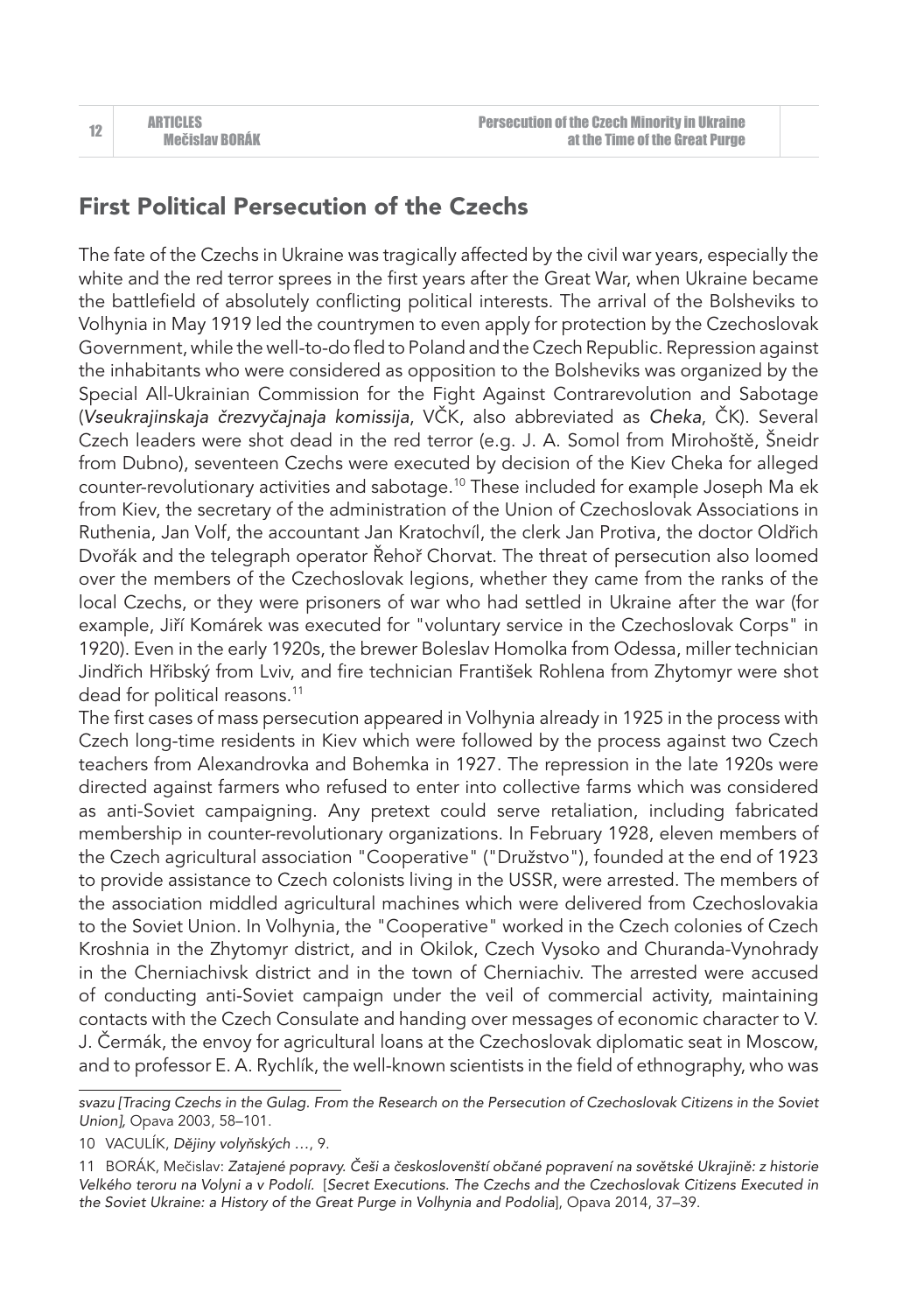labelled as an agent of the Czechoslovak foreign intelligence. Because the accusation did not provide compelling evidence in order for trial to be held, the then-security-apparatus decided within the bounds of its powers: The Special Council of the College of the State Political Directorate (GPU) of the USSR exiled most of the accused "socially hazardous kulak elements" to Siberia for three years and rid them of the right of residence in some areas of the USSR.12

Probably most tragically, the the Czech minority was affected by the campaign against kulaks, accompanied by violence and repression. For the Czech farmers, collectivization meant destruction of the results of their lifetime and sometimes multi-generational efforts to create and bring to prosperity their estates for which they left their home country for abroad. Collectivization did not correspond with the traditional practices of Czech farmers which is why it inflicted extraordinary suffering on them. It rid them all property and economic superiority that ensured their safety from their environment and protected them from the threat of assimilation. Collectivization was accompanied by foreclosures, displacement of rich farmers along with their families to neighbouring counties as well as to remote northern and eastern areas of the USSR; some of the kulaks were shot. The "dekulakized" property of the displaced persons was officially awarded to Russian re-settlers. Some of the Czech residents attempted to escape the persecution by leaving for Czechoslovakia, others preferred going into the Russian inland to work in the industry. Applications of Czech colonists for the issue of Czechoslovak passport and for permits to travel outside the USSR, which the Soviet authorities considered as manifestation of hostility.13 In 1930, for example, the families of Czech farmers from Krushinetz, Ivanovich, Okolek, Kroshna and other villages were deported to Siberia for forced labour. Report from the Czechoslovak Ambassy in Moscow from February 1931 mentions mass displacement of Czech colonists from the Ukraine, especially from the area of Volhynia, to the vicinity of Arkhangelsk and central Siberia, where they are forced to hard forest and wood-processing labour.<sup>14</sup> According to the estimate of Vladimír Hostička, over two thousand Volhynian Czechs were affected by the repression.15 The Czech minority in Ukraine was also hit hard by the events associated with the famine caused by the forced collectivization which decimated the local population.

The persecution, however, did not only involve farmers at that time. In 1928, for example, the whole Czech theatrical club in Kroshno were arrested and most of its members did not return from the camps. In 1930, sixteen members of an amateur theatrical club in Selenchina were sentenced.<sup>16</sup> After the Congress of Czech teachers in Zhytomyr in the summer of 1930, a number of them were arrested and accused of spying for Czechoslovakia and France, of anti-Soviet activity, campaigning against the Soviet Government and of religious

<sup>12</sup> Ibidem, 39–40.

<sup>13</sup> VALÁŠKOVÁ, 45; VACULÍK, České menšiny …, 221–222.

<sup>14</sup> URBAN, Rudolf: Na Sibiř? Zkušenosti českých osadníků v zemi sovětů [To Siberia? Experience of Czech Settlers in the Land of the Soviets], Prague 1943, 32–36.

<sup>15</sup> HOSTIČKA, Vladimír: Volyňští Češi a jejich perzekuce v SSSR [Volhynian Czechs and their persecution in the Soviet Union], in: Střední a východní Evropa v krizi XX. století [Central and Eastern Europe in the crisis of the twentieth century], Prague 1998, 50.

<sup>16</sup> VACULÍK, Dějiny volyňských …, 95–96.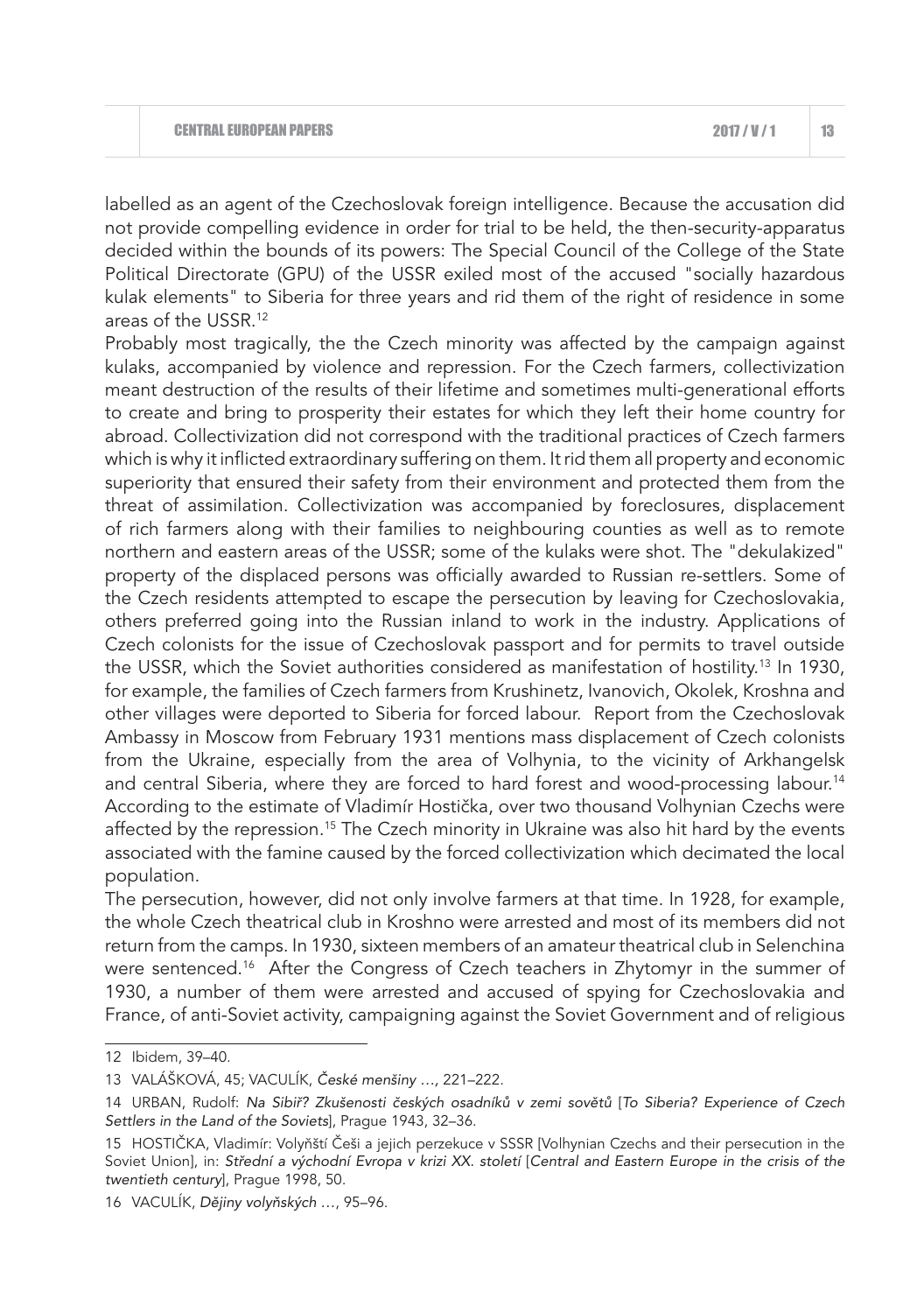campaigning. Other representatives of the Czech community in Ukraine joined them from August to December 1930. The personnel of the NKVD (People's Commissariat for Internal Affairs) then selected a total of thirty-seven people from among them who were suitable for further use in artificial creation of anti-state groups. Thus, the never-existent "espionagediversionary and counter-revolutionary organization of the Czech General Staff" was fabricated. The final charge of this group was even printed in a special booklet which was used by the NKVD investigators in the whole of Ukraine as a model for creating similar enemy groups.<sup>17</sup> The persons referred to in the file were tried as part of the Kharkiv "teacher trial", and the alleged head of the organization, Jaroslav Štrombach, as a high-ranking officer (commander of the 44<sup>th</sup> firing division of the Zhytomyr company) was used by investigators for all-Ukrainian plans of conspiracy as part of operation "Vesna" and sentenced to death penalty by the College of the GPU in Kharkiv in May 1931. The process before the Supreme Court in Kharkiv, held on 12–14 June 1931 in the building of the OGPU, eventually covered only twenty-one people, when the twelve Czech teachers were supplemented by nine other Czechs, officials of the Bohemian movement. Without the possibility of defence or of getting acquainted with the accusation, they were charged as a group of spies and diversionists, preparing the break-up of the USSR, diversion, assassinations and counterrevolutionary youth groups, which should prevent collectivization. The court pronounced ten death sentences and eleven sentences of heavy imprisonment. The convicts were eventually dispatched to the infamous Gulag at Solovetsky Islands where in 1935, all the death-row prisoners' sentences were amnestied in the form of change to ten years of imprisonment in the Gulag.<sup>18</sup> Some of them were later released, but at the time of the Great Purge, they were arrested again and shot. Another example of repression was the shooting of three members of the leadership of the kolkhoz Pioneer in Čechohrad in the Melitopol district (including the chair of the kolkhoz, František Laurel) in 1933, who were accused of mismanagement of the kolkhoz and errors in implementing collectivization.19 The relationship of the Soviet authorities to national minorities, originally quite amiable, began to gradually change and suspicion of the minorities as foreign elements in society

outweigh in it. The former policy of "rooting" (korenizacija), the appointment of core groups from local resources, was very helpful to minorities, because they supported their ethnic, cultural, and economic development. They were to get ethnic minorities to support the Soviet regime, however, the promotion of national languages to the detriment of the Russian language was met with lack of understanding and even open resistance by the Russian speaking population, and later also in the ranks of the Communist Party. At the

<sup>17</sup> ŠEVČUK, Jurij: Polityčni represiji proty českoji intelihenciji Žytomyrščyny v dobu "Velykoho teroru", in: Istoryko-heohrafični doslidžennja v Ukrajini, Instytut istoriji Ukraine 2009, 11, 241–247; Haluzevyj deržavnyj Archive Services bezpeky Ukraine [Departmental State Archive of the Security Service of Ukraine; hereinafter referred to as HDA SBU], f. 6, spr. 57288-fp., T. 2, Obvinitělnoje zaključenije po dělu špionsko-diversijnoj i kontrrevoljucionnoj organizacii razvedki češskogo generalnogo štaba. Po obviněniju: Štrombacha Ja. A., Vodsedaleka A. A., Jakovleva V. Z., Bezděka Ju. I.. Rychlika Je. A. i dr. Kharkov, GPU, 1931.

<sup>18</sup> The best description of the process was given by DVOŘÁK, Jan: Antonín Vodseďálek a proces s českými učiteli na Ukrajině [Antonín Vodseďálek and the Process with Czech Teachers in Ukraine], in: Paměť a dějiny, Revue pro studium totalitních režimů [Memory and history. Revue for the Study of Totalitarian Regimes], 7, 2013, 4, 97–108.

<sup>19</sup> BORÁK, Zatajené popravy, 43, 46.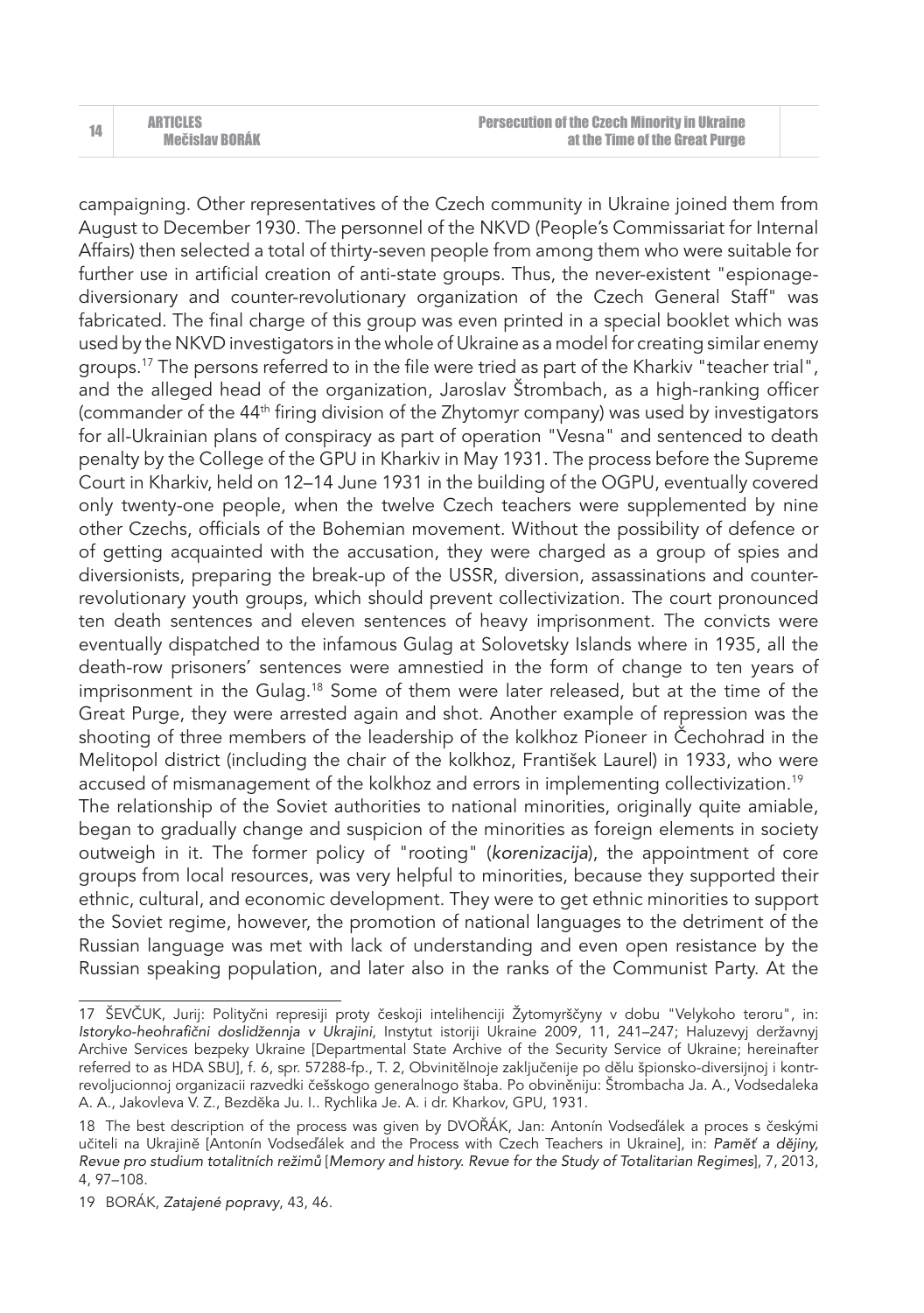beginning of 1930s, this process was completely stopped and its followers were subject to repression. Moving away from the political course of the country focused on the revival of the national and cultural specificities was then met with manifestations of espionage mania and search for internal and external enemies. It significantly affected especially the border area, populated by different nationalities.<sup>20</sup>

## **The Great Purge in 1937–1938 and Its Czech Specificities**

Repression of the period of the Great Purge differed significantly from the repression of the previous years: while previously, the criminal authorities dealt mainly with "nonproletarian elements" (kulaks, businessmen of the time of the NEP, members of the "old" intelligentsia), the spear of repressions now turned against the representatives of other social groups. The main objectives now were the annihilation of the rest of the political opposition, a purge of the party and state apparatus (and the creation of a new, absolutely devote Stalinist leadership), the total destruction of the remnants of the exploiting class (landowners, kulaks, the bourgeoisie, the participants in the armed struggle against the Soviet power), and the suppression of even the slightest signs of free thought in all layers of society. The Stalinist regime also referred to the threat of war, and the need to annihilate the "fifth column" of the enemies within the country. Also, culprits of the economic difficulties in the development of socialism were sought so that they could be blamed. In Ukraine, mass repression bore its specific nature, as here, there was a clear national focus. Allegations of Ukrainian nationalism, chauvinism, of the nationalist deviations, of membership in nationalist counter-revolutionary organizations, these were very common "crimes" in the falsified and fabricated investigative files of the accused persons.<sup>21</sup>

Some kinds of repression in Ukraine preceded the later mass nationality-based operations of the NKVD. For example, in October 1935, the Politburo of the Central Committee of the Communist Party of Ukraine and in November also the Central Committee of the All-Union Communist Party approved the proposal of the Vinnytsya Oblast Committe of the party for the displacement of 1,500 Polish families from the "frontier districts" on the grounds that the Polish population is "unreliable", suspected of spying and mostly belongs to "actively religious and other contra-revolutionary elements".<sup>22</sup>

A later implementation of this measure included in many cases also the families of Czech colonists. At the turn of the years 1936 and 1937, the Central Committee of the Communist Party of Ukraine (Bolsheviks) were accused of Trotskyism, Ukrainian nationalism and the "right deviation" and the entire leadership of the party was exchanged. New officials then launched a purging campaign and prepared repression even in the managing structures.<sup>23</sup> A major impulse for the systematic development of the elimination operations of the Great Purge was given by the resolution of the Politburo of the Central Committee of the All-Union Communist Party of 2 July 1937 "On Anti-Soviet Elements". This telegram to the

<sup>20</sup> Ibidem, 44.

<sup>21</sup> Polityčni represiji na Vinnyččyni. 1918–1980-ti roky, in: Reabilitovani istorijeju. Vinnycka oblast, 1, Vinnycja 2006, 43.

<sup>22</sup> Ibidem, 43.

<sup>23</sup> Ibidem, 44.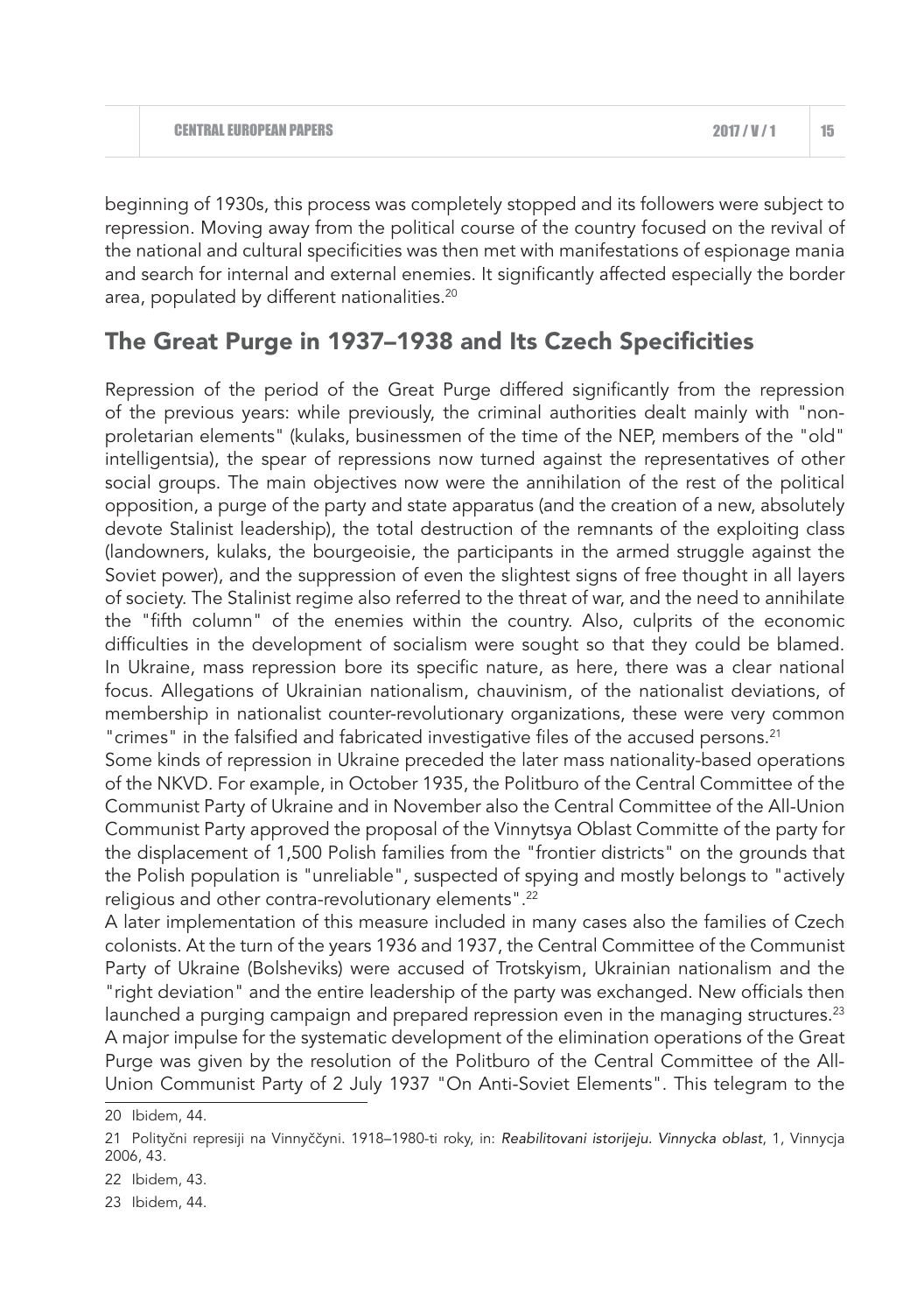the party leadership of the republics, regions and oblasts ordered to focus the repression on the kulaks who had returned home after years of imprisonment in the Gulag and from exile, and "immediately shoot" those of them who display animosity. For the administrative execution of the command, the so-called "troikas" ("threes") of the NKVD were to be summoned again and the number of persons intended to be shot or deported to Gulag was to be established in each administrative unit. On the same day, a telegram containing the instructions on the execution of the operation came from the people's Commissioner of the Interior of the USSR, M. Yezhov. The chiefs of the NKVD, the state police and militia had two days to examine all of its investigative and agency material on criminal and kulak elements and determine the persons intended for execution or imprisonment in the Gulag. The produced supporting documents contained the details of the place of residence of persons intended to arrest, on the composition of their families, the personal characteristics of the Municipal Council and of the cooperative, on social status and financial circumstances, confirmation of judicial and administrative organs of the state of health and the registration of personal residence, the witness testimony protocols and the communication of Agency authorities, and the consent of the Prosecutor to arrest.<sup>24</sup>

The main role in organizing the mass arrests was carried out by inter-district operative groups of the police, formed in the former sightseeing centres and large resorts. On the territory of the Republic, forty-five such inter-district operational GUGB NKVD groups were formed in Ukraine. Officials of Oblast Administrations and District Departments of the NKVD were appointed as their heads. They took the arrested to prisons or kept them in custody on the premises of the NKVD, the arrests had to be confirmed by the Group's Chief and the District Attorney. Also active members of the Central Committee of the Communist Party of Ukraine took part in the operation. To prevent evasions of Ukraine, the degree of border protection was increased before the beginning of the operation.<sup>25</sup>

The repressive activities of extra-judicial "threes" ("troika") and "twos" ("dvoika"), which had largely been kept secret before the public, were in part complemented by the judicial authorities, who on the contrary were completely directed to the public, even holding public trials. Their aim was to cover up the true cause of the economic problems and channel public anger at the alleged specific culprits, labelled as enemies and saboteurs. In Ukraine only in the period from 1 June 1937 to 10 January 1938, seventy-two public trials were held during which a total of 238 of the 399 convicts were sentenced to execution by shooting.26

A meeting of the heads of NKVD in January 1938 summarised the hitherto performance of the "mass operations" and expressed itself for an extension of the activities of "troikas" and of the mass operations. In February 1938, Yezhov, asked the President of the Council of People's Commissioners, Molotov, to increase the already allocated subsidy of twentytwo million rubles on the implementation of the operations to seventy million rubles, especially due to deportation of kulaks and anti-Soviet elements. Thus, the planned costs

<sup>24</sup> PODKUR, Roman: "Velykyj teror" na Vinnyččyni (1937–1938 rr.): dijalnisť terytorialnogo aparatu organiv deržavnoji bezpeky, stereotypy svitogljadu čekistiv, in: Zločyny totalitarnych režimiv v Ukrajini: naukovyj ta osvitnij pogljad, Kiev 2012, 61–63; Polityčni represiji na Vinnyččyni, 45–46.

<sup>25</sup> PODKUR, 63.

<sup>26</sup> Polityčni represiji na Vinnyččyni, 54.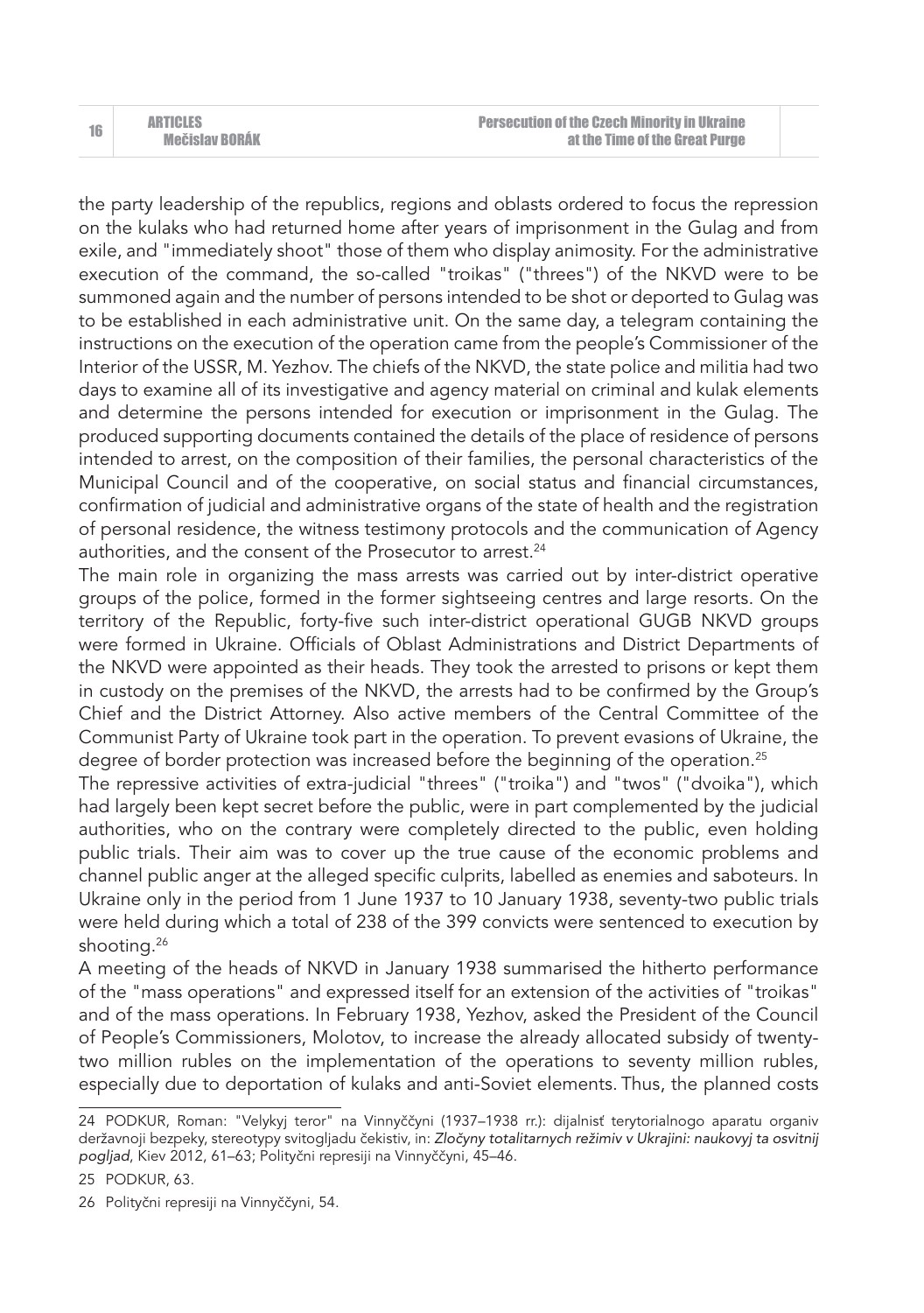for the execution of repressions increased more than threefold.<sup>27</sup> The evaluation showed that Ukraine fulfils the limits of repression too sluggishly and Stalin decided to send Nikita Khrushchev as first Secretary of the new party to Kiev. At the same time, Moscow approved an additional limit on shooting down another six thousand people for Ukraine, and the operation of "troikas" was extended.28

In mid-February, 1938, Nikolai Yezhov arrived in Kiev on a special mission to impart that the repression not only will continue, but also that it must intensify. The local representatives were to submit supplementary requests for additional limits (by 16 February, these requisitions to the limits for the oblast "troikas" that came from the regional administrations of the NKVD suggested repression of 46,150 people, of which category I. designated for shooting counted "only" 23,650 people). However, at an operational meeting on 17 February, Yezhov said, there is a need in Ukraine to shoot another thirty thousand enemies, and this was confirmed by the Politburo of the Central Committee of the All-Union Communist Party the same day. Yezhov expressed dissatisfaction with the results of the repressions in Ukraine. He in particular criticized the fact that Ukraine had not kept records of the enemies of the regime properly so the repressive operations were inefficiently effective. Therefore, the next phase of the operation was to take place on a completely new basis.<sup>29</sup>

After Yezhov's departure, the inspection of the operational brigade of the Main Administration of State security of the NKVD of the USSR started working in Kiev. The audit was officially to summarise the results of the work in the detection of "espionage-Trockyist, right-wing, military-fascist, nationalist and other anti-Soviet forces" in Ukraine. The inspectors criticised the disorderly registers, low level of investigation, intermittent arrest campaigns (such as the inclusion of all ten thousand people recently excluded from the Communist Party of Ukraine) among the persons intended for repression. Operation possibilities were not used in the search for enemies, attention should be rather paid to transportation and the specificities of the border region. Operational groups were to be deployed to the Oblast Administrations of the NKVD and immediately begin searching enemies of the regime.<sup>30</sup>

That's when performing a special operation focused on the Czech minority in Ukraine was to be first considered. The hitherto national operations of the NKVD primarily hit Germans, Poles, Latvians, Estonians, Finns, Greeks, Romanians and many Asian Nations, according to the specific national situation in individual regions of the USSR. Many Czechs were persecuted in these operations, especially in connection with the Germans and the Poles, but a separate operation against them had not been officially announced because with the exception of a few Ukrainian districts, their communities were not numerous. However, a proposal of the people's Commissioner of the Interior, M. U. Yezhov from the turn of

<sup>27</sup> RAFALSKA, Tetjana L.: "Velykyj teror" na Žytomyrščyni (lipec 1937 r. – listopad 1938 r.), Disertacija, Kiev, Nacionalnyj pedagogičnyj universytet M. P, Dragomanova 2010, 129.

<sup>28</sup> ŠAPOVAL, Yuri I.: "Ukrainskije nacionalisty" v ramkach prikaza na primere Kijevskoj oblasti, in: Stalinizm v sovetskoj provincii. 1937–1938 gg. Massovaja operacija na osnove prikaza, 00447, Moscow 2009, 392; ŠAPOVAL, Yuri I. – PRYSTAJKO, Volodymyr I. – ZOLOTAROV, Vadym A.: ČK–DPU–NKVS na Ukrajini. Osoby, fakty, dokumenty, Kiev 1997, 501–502.

<sup>29</sup> ŠAPOVAL: "Ukrainskije nacionalisty", 393; RAFALSKA: "Velykyj teror", 132–133.

<sup>30</sup> ŠAPOVAL: "Ukrainskije nacionalisty", 393; RAFALSKA: "Velykyj teror", 134–136.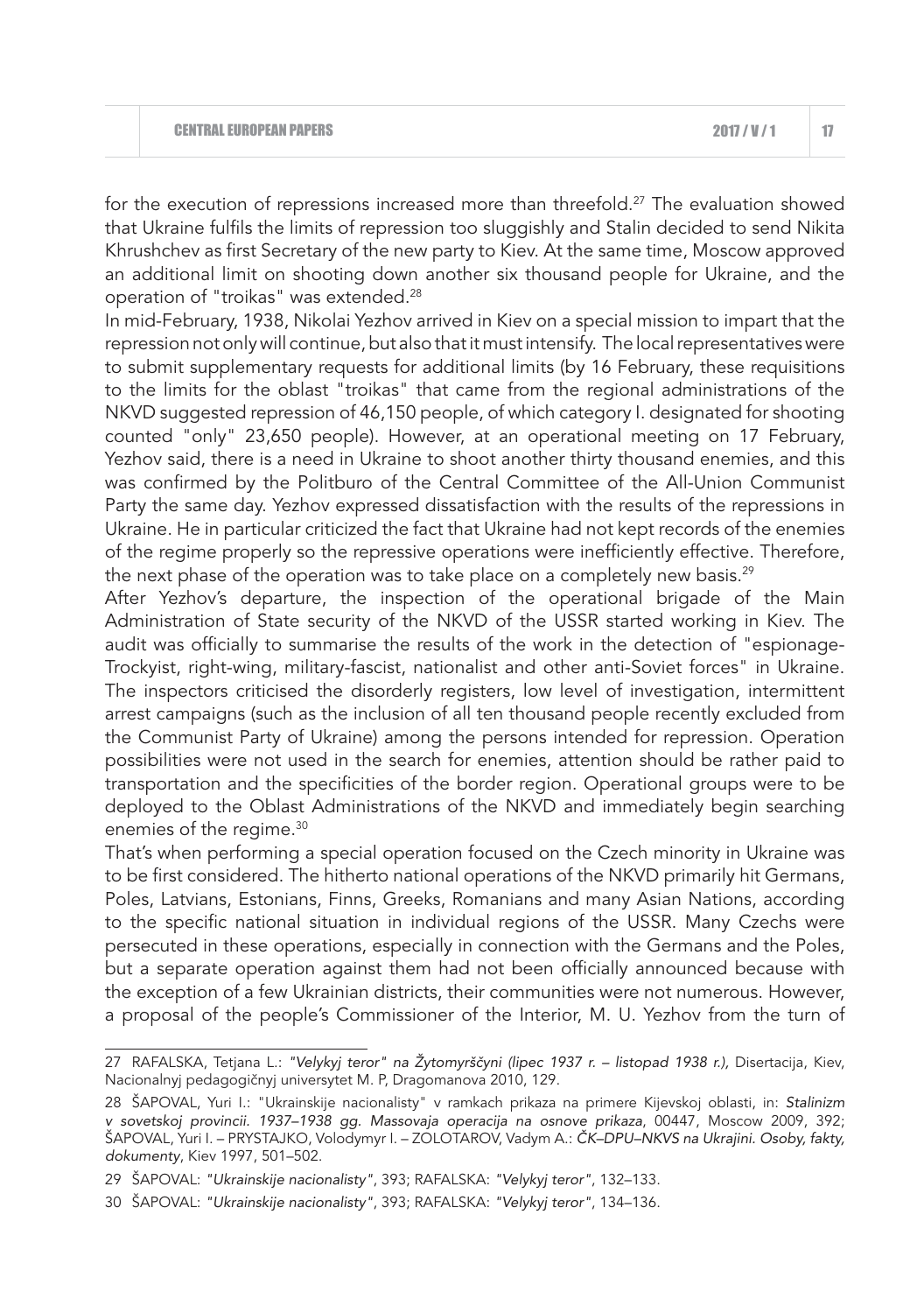| 18 | <b>ARTICLES</b>       | <b>Persecution of the Czech Minority in Ukraine</b> |
|----|-----------------------|-----------------------------------------------------|
|    | <b>Mečislav BORÁK</b> | at the Time of the Great Purge                      |

February and March, 1938 has been preserved, "On the shortcomings of the preparation and implementation of mass operations in Ukraine" where the necessary measures to remedy included:

"3. Perform in a sufficient manner a special operation against the Czechs in the USSR, with discussion of cases within the command no 00485. The arrest shall be subject to the following categories: a) persons associated with the Czech diplomatic offices, situated in the territory of Ukraine; b) former Czech Legionnaires; c), anti-Soviet, Czech nationalist activists in Czech colonies connected with foreign countries; d) kulaks and the clergy of the Czech colonies; e) political emigrants from Czechoslovakia, except for people proven and trusted<sup>"31</sup>

Thus, the command assigned to add the Czechs to the national operation of the NKVD against the Poles, declared already in August 1937. This soon became manifest through the increase of accusations of Czech settlers of the membership in the underground Polish military organization (Polska Organizacja Wojskowa, POW) or of espionage in favour of Poland. At the same time, however, there were more and more often own-initiative attempts by the investigators of the NKVD to construct purely Czech espionage, sabotage, and other diversionary counter-revolutionary organizations according to specific conditions in each of the centres of the Czech minority in Ukraine. It meant a significant intensification of the repression against the Czechs which only came at a time when the intensity of the Great Purge was already weakening. While elsewhere in the USSR terror was at its height in 1937, in the Ukraine, it was on the contrary and it only intensified after the aforementioned criticism of Moscow Headquarters. According to the findings, at least 181 Czechs were shot in 1937 in Ukraine and in 1938 at least 352 of Czechs, twice as many as in the first period of terror. It testifies well of the true nature of the "executions", hastily performed on political order. Many of them were carried out in the autumn of 1938, when the terror was about to be stopped and the search for culprits who would be blamed for the responsibility for the illegal "mistakes" was starting.

Researches have so far proved over 660 Czechs executed by the Soviet regime in Ukraine due to political reasons which is roughly half of all Czechs and Czechoslovak citizens executed in the former Soviet Union. For the Czechs, Ukraine was clearly the worst scene of political repression. Compared to Moscow which was the centre of the whole State, and thus quite a significant number of the executed Czechs and Czechoslovaks came from there (over 120 people), the Ukrainian executed are remarkably different at first glance: instead of Moscow's elite and members of the intelligentsia, it was clearly simple farmers and workers who were mostly among the victims in Ukraine, while according to the class principles of the communist doctrine, they should have been the masters of their country. They were killed by a monstrous social system they naively believed to provide a fair place to live to them.

Already a brief analysis of the structure of the executed people showed that nearly a third of them (200 people) came from the territory of former Czechoslovakia, mainly from the

<sup>31</sup> Velykyj teror na Ukrajini. "Kurkulskaja operacija" 1937–1938 rr. Častyna II, KOKIN Sergij – JUNGE, Mark (Ed.), Kiev 2010, 31; MOZOCHIN, Oleg B.: Pravo na represssii. Vněsuděbnyje polnomočija organov gosudarstvennoj bezopasnosti. Statističeskije sveděnija o dějatělnosti VČK-OGPU-NKVD-MGB SSSR (1918–1953), 2-e izd, Moscow 2011, 191–192.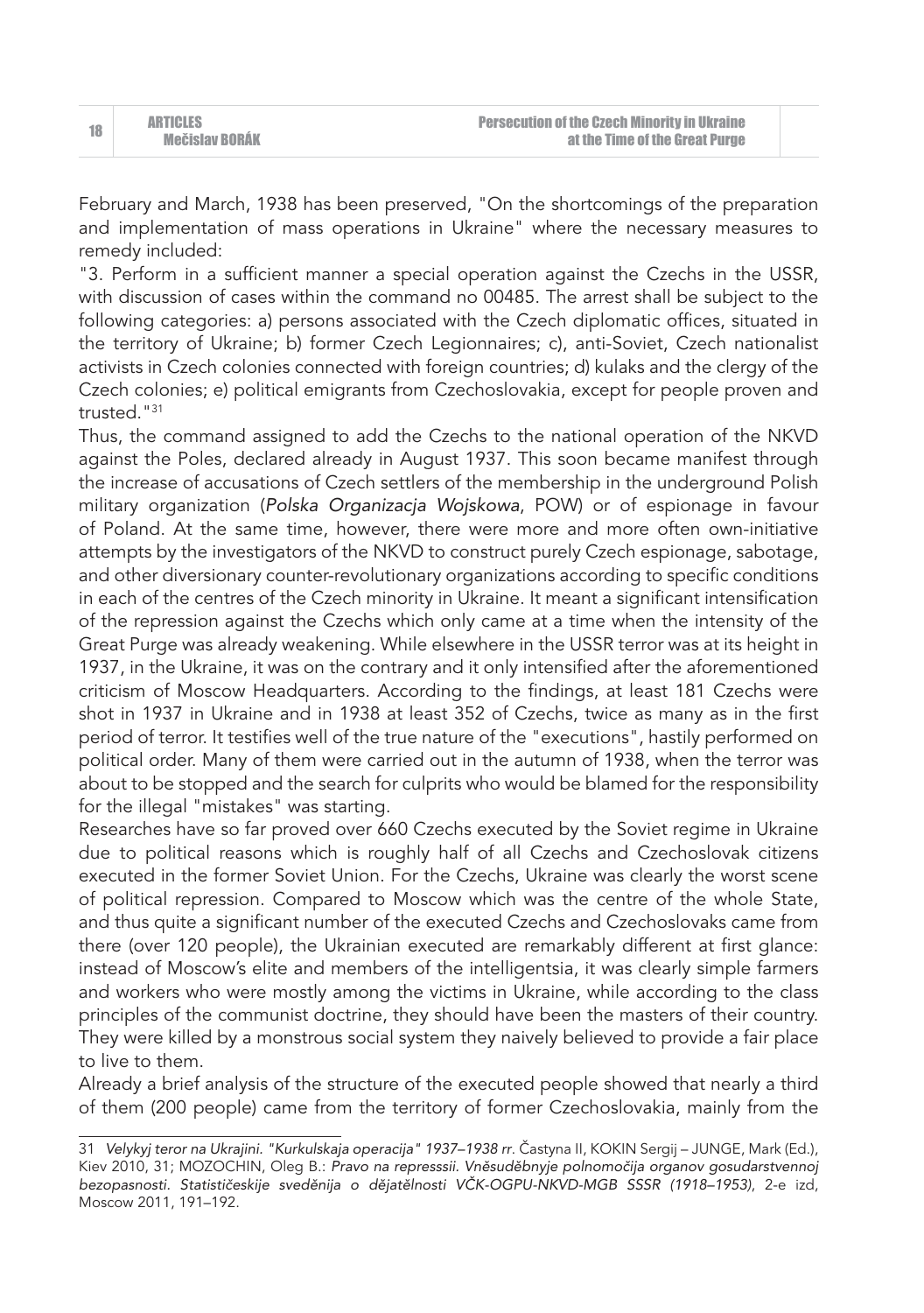Czech lands; for example, there were eighteen from Prague. The actual number of natives of the "old country" may be even higher, as we do not know the birthplace of fifty-four other persons. The political terror fell heavily on the whole of Czech colonies, especially on Volhynia. According to place of birth, forty-two Czech natives from Czech Kroshnia, twelve from Vilshanka, twelve from Mykolaivka, twelve from Antonivka, ten from Vysoké. And it did not involve only Volhynia, for example, seventeen Czech victims came from Čechohrad in Zaporizhzhya. The actual number of victims from those communities will be even higher, as there also lived Czechs who were born elsewhere. Only five people came from Slovakia, but not all of them subscribed to Slovak nationality. By nationality, there were in addition to the prevailing Czechs also at least sixteen Germans among the victims, mostly from the border regions of the Czech lands, seven Ukrainians, four Poles and two Hungarians.

According to the place of execution, victims shot in Zhytomyr prevail and there were at least 176; followed by Kiev as administrative centre of the country, where sixty-eight were shot. Many victims were also in the larger cities and industrial centres, for example. Sixtyfive people in Dnipropetrovsk (along with Dniprodzerzhynsk), thirty-nine people in Kharkiv, thirty-seven people in Kamyanets-Podilskyi, thirty-three people in Donetsk, twenty-eight persons in Vinnytsya, twenty-six in Simferopol in the Crimea, sixteen people in Luhansk regions, fourteen people in Odessa, etc. The other sixty-one Czechs originally from Ukraine were shot in other places of the Soviet Union. Among the executed, there were ten women. An overview of the time of execution shows the importance of the period of the Great Purge in the history of political repression. Leaving aside the bloody origins of the Soviet State, for which we do not have enough sources, we can conclude that in the 1920s and in the first half of the 1930s, there only were individuals among the executed Czechs and in some years we found absolutely no executions. A turning point occurred in the years of the Great Purge 1937–1938, when a total of 533 people, i.e. 89% of all executed, were shot dead. In 1939, only five persons were shot, in 1940, a total of forty-five people (most of them were Polish prisoners from the region of Silesian Cieszyn who were shot during the Katyn massacre), and in 1941 a total of sixty-three people, mostly political prisoners, who the authorities refused to evacuate from prisons in Ukraine before the German attack.<sup>32</sup>

## **Examples of Repressive Action Against the Czech Minority**

To select at least a few examples of repressive operations, aimed at the Czech minority at the time of the Great Purge is by no means an easy task, as each of the needlessly lost lives would surely deserved dignified remembrance. In addition, we know only basic information about the fate of most of the victims, while for the account of the context, more extensive archival study is needed.

This fully applied to the victims from the Kiev Oblast, especially from Kiev itself, which from the mid-1930s constituted the centre of the entire country, which was especially reflected in the specificity of political repression. An extraordinarily active oblast "troika" of the NKVD ordered the shooting of at least twelve and a half thousand people within sixteen months, and another more than seven thousand victims were debited to the Central "dvoika", the Commission of the NKVD and the Prosecutor of the USSR. The dead were buried secretly

<sup>32</sup> Data on the number and structure of the victims see BORÁK, Zatajené popravy, 259–260.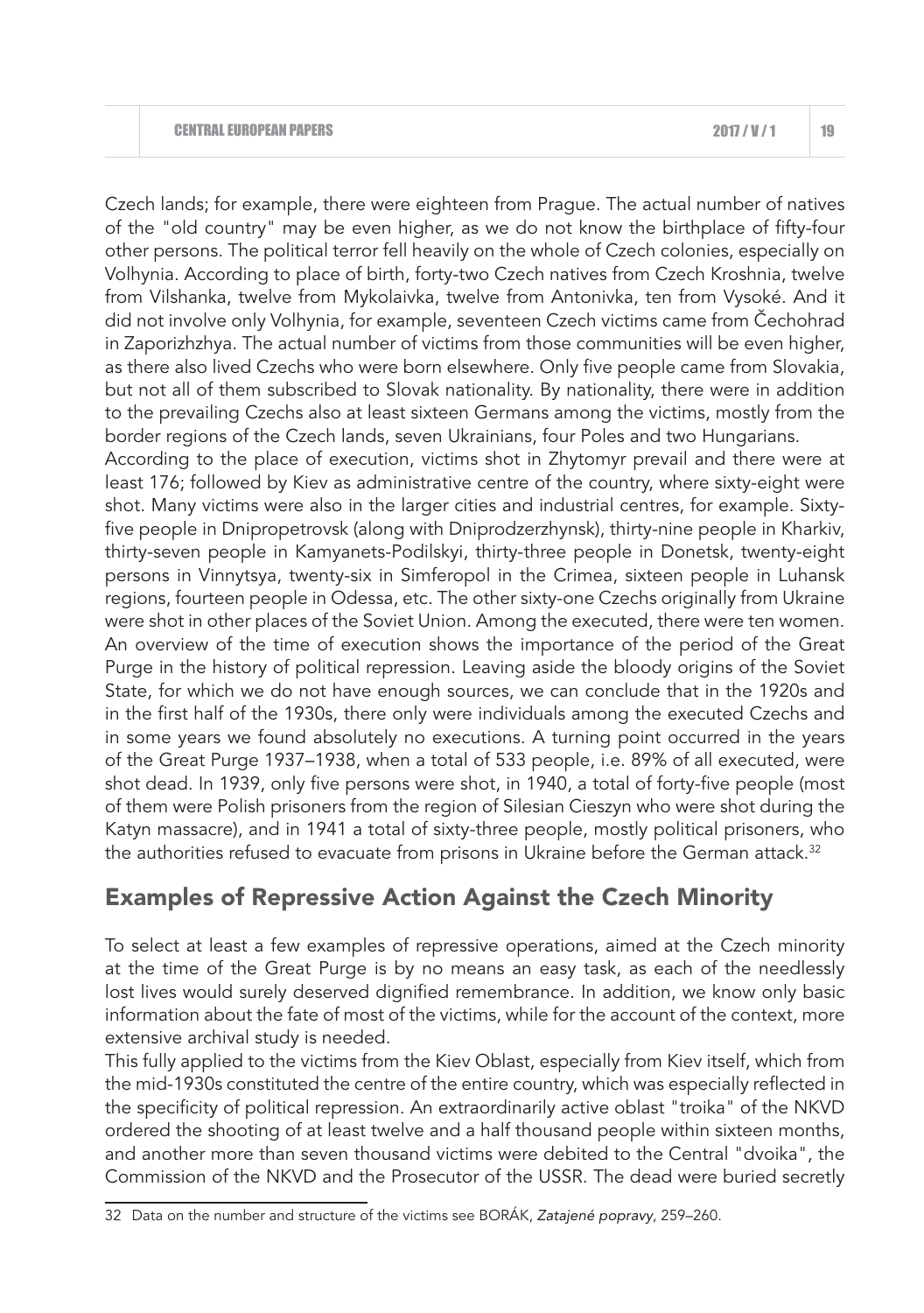at the Lukyanivka cemetery but since spring 1937, the very probably greatest burial site of victims of political repression in Ukraine was established in the woods near the village of Bykivnia in the eastern outskirts of Kiev. So far, the numbers of victims that were buried in mass graves are still contested, however, about thirty thousand of the victims have already been identified by name. There is also at least fifty-four of the Czechs from Kiev and surrounding communities. After the war, four investigative commissions operated in Bykivnia, however the first three were tasked to prove that the dead were killed by the German occupiers during the war, as the Soviet authorities maintained to the world about crimes in Katyn, or in Vinnytsya. Even though the Soviet regime managed to remove most of the evidence from the graves, the truth about the actual perpetrators of the crime was finally proven after its fall and a National Historical Memorial to the victims of totalitarianism was built on the site in the years 1937–1941. The high stone walls that cut through the woods around the Memorial also bear the names of the murdered Czechs.<sup>33</sup>

The most famous centre of Czech colonization in eastern Podolia was the village Mykolaivka in the Koziatyn district, situated not far from the centre of the Vinnytsya Oblast. The case of the shooting of ten local Czechs has already been described by Ukrainian historians who mean that we have material to build on.<sup>34</sup> The Czechs proved to be good farmers and craftsmen and they soon belonged to the affluent residents who the new regime began to regard as enemies. The forced collectivization meant "dekulakization", i.e. seizure of property and displacement, for them too, and the first twelve Czech families were sent to Siberia. "Offenses" from the times of collectivization could later trigger new state repression when events of the Great Purge were in order. For example the farmer Alois Černouz, regarded by many residents as a conscientious bailiff, finally entered the cooperative but was not satisfied with the organisation of work or the earnings, he regretfully remembered the old times and was friendly with the kulaks and in time of the famine, he secretly handground grain on quern-stones, which is why he was expelled from the cooperative in 1933 and earned his living as a labourer. The UNKVD "troika" of the Vinnytsia Oblast reviewed his past as counter-revolutionary and in October 1937, they sent him to eight years in the Gulag in the Magadan Oblast where he died after two months.<sup>35</sup>

At that time, Mykolaivka already had its first Czech who was executed due to political reasons. His case in a way foreshadowed the subsequent tragic events. He was a local native who after many years returned home from the Gulag, unfortunately just at the time when such returnees, ex-kulaks and anti-Soviet elements were to become the target of the first of the mass campaigns of the Great Purge. Jan Štolc was a graduate of the agricultural school and earned his living as a farmer in the Lenina collective. He was the son of a kulak and he also had relatives in Czechoslovakia which meant that it was easy to send him to the Gulag for seven years as a spy. In February 1937 he was conditionally released, but remained free for only a few months. The new indictment alleged: "Because he was

<sup>33</sup> BORÁK, Zatajené popravy, 159–168.

<sup>34</sup> For example SERHIY Kalytko, L.: Hirka dolja podilskych čechiv, in: Reabilitovani istorijeju. Vinnycka oblast, 1, Vinnycja 2006, 831–838; VASYLEV, Valerij J.: Pryčyny ta mechanizmy zdijsnennja masovych polityčnych represij na terytoriji Vinnyckoji oblasti v 20–30 rr, in: Polityčni represiji na Podilli, 9–23; LANOVYK, Larysa J.: Pradidiv rozčyščeni džerela, Vinnycja 2004, 21–22.

<sup>35</sup> SERHIY, 835–836.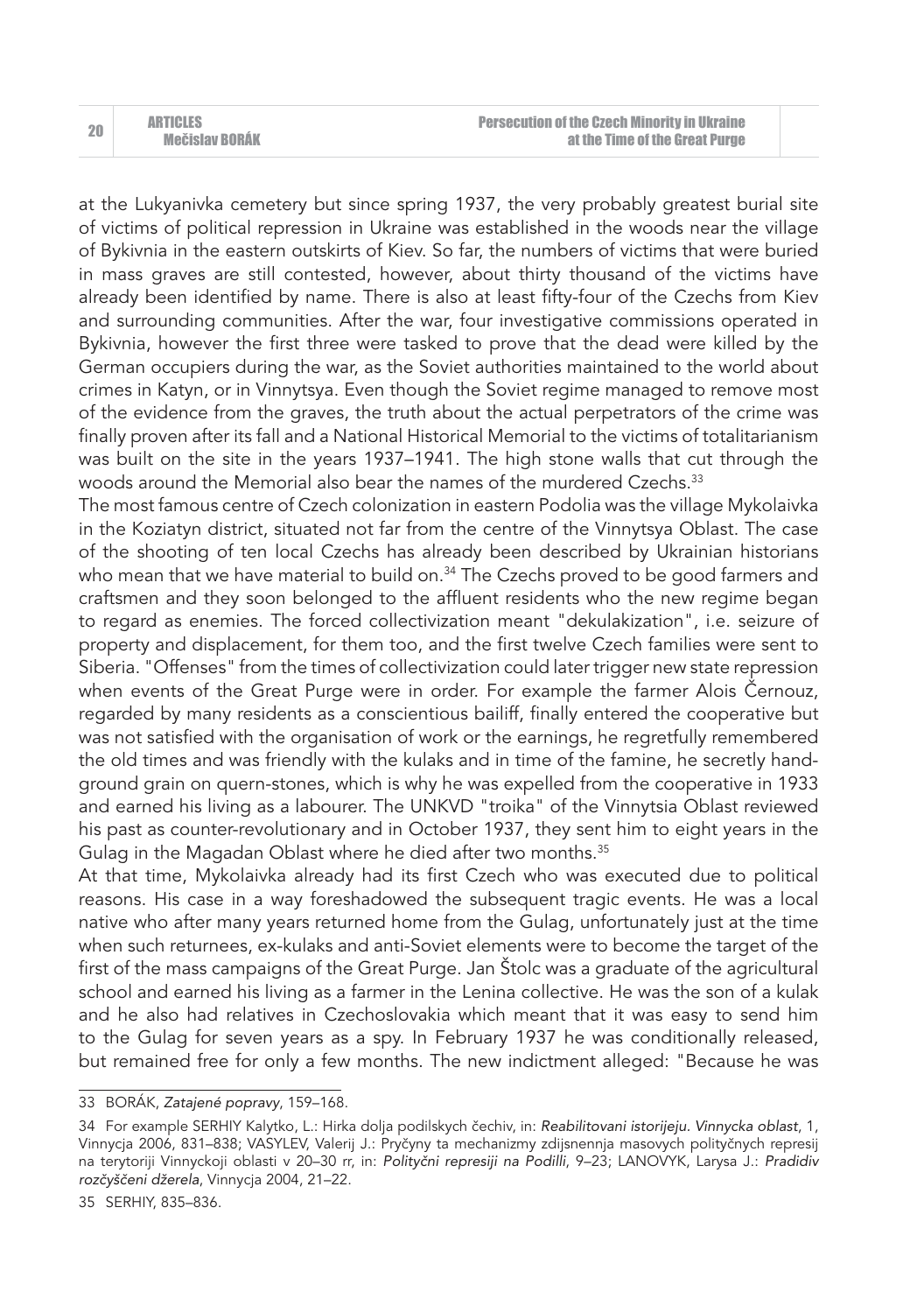dissatisfied with the Socialist establishment he started to conduct counter-revolutionary anti-Soviet campaigning of insurgent and diversionary nature, he expressed sorrow for the shot Trotskyists Kameniev et al., slandered the Spanish Revolution, discredited the collectives, and he also formed groups of kulak ements around himself." He categorically refused to plead guilty, nevertheless, based on the decision of the UNKVD "troika" of Vinnytsya Oblast, he was shot dead in August 1937.36

More executions of citizens of Mykolaivka occurred at the time when mass repressive operation of the NKVD were nearing their end but it was necessary to fulfil the increased limits on persons to be shot, as the Vinnytsya Oblast administration of the NKVD had asked for them. This led to a paradoxical situation: while the executions were waning in Moscow in October 1938 (the last Czechoslovak citizen was shot dead on 10 September 1938), they were still in full swing in Vinnytsya. This made ten Czechs from Mykolaivka pay the fatal price. Just as the case of Jan Štolc served the Vinnytsya Oblast leadership of the NKVD at the very beginning of the purge activities (they discussed it at the second meeting of the Oblast troika), so too it became good inspiration for the authorities of the NKVD a year later when the purge was slowly waning. They only needed to collect those "kulak elements from the village" and to match them with suitable roles in the rebel organization. It was not too difficult: for example, Štolc's brother Joseph was also a returnee from the Gulag. All Czech activities, from the oldest of the first world war, when the local Czechs supported the Czechoslovak Legion in Ukraine and held collections to support them, to those from the 1920s, when there were Czech organisations – the Association of Cultural Czech Landlords (1924–1928), which secured foreign technology for the colonists, or the Czech Cooperative (in the years 1928–1930) which sold farm machinery, mostly from Czechoslovakia, could be appropriately used as evidence of counter-revolution or espionage. Also, communications with the known organizer of Czech activities, Antonín Vodseďálek, teacher of Czech literature at the Pedagogical Institute in Zhytomyr and to the authorities of the NKVD, a major resident of the spy network, were mentioned. Thus it was easy to fabricate a Czech spy agency and it was just as easy to make up a guerrilla organization as well which in the case of a war was to blow up the steam depot on the railway station Kozjatyn. Vladimir Va irovský was selected as the boss of the whole organization and a collective investigation file was opened on all of the ten accused. $37$  In the end, however, the charges of spying for the Czechoslovak intelligence were changed hastily to espionage for Germany. This was because the UNKVD "troika" of Vinnytsya only had a meeting later, in early October 1938, when the Soviet Union was posing as the protector of Czechoslovakia against German aggression against Czechoslovakia and the investigators found it more appropriate to charge the Czechs of working for Germany. Once they had forced them to change testimony, they shot them as agents of German intelligence.<sup>38</sup>

<sup>36</sup> LANOVYK, 22.

<sup>37</sup> SERHIY, 835–837; Deržavnyj archiv Vinnyckoji oblasti [The State Archive of the Vinnytsya Oblast, hereinafter referred to as DAVO], f. P-6023, op. 5, spr. 135852.

<sup>38</sup> LOŠYCKYJ, O.: "Laboratorija". Novi dokumenty i svidčennja pro masovi represiji 1937–1938 rokiv na Vinnyčyni, in: Z archiviv VUČK-GPU-NKVD-KGB, 1998, 1/2, 213–214. The testimony of A. J. Levinzon from August 11, 1939.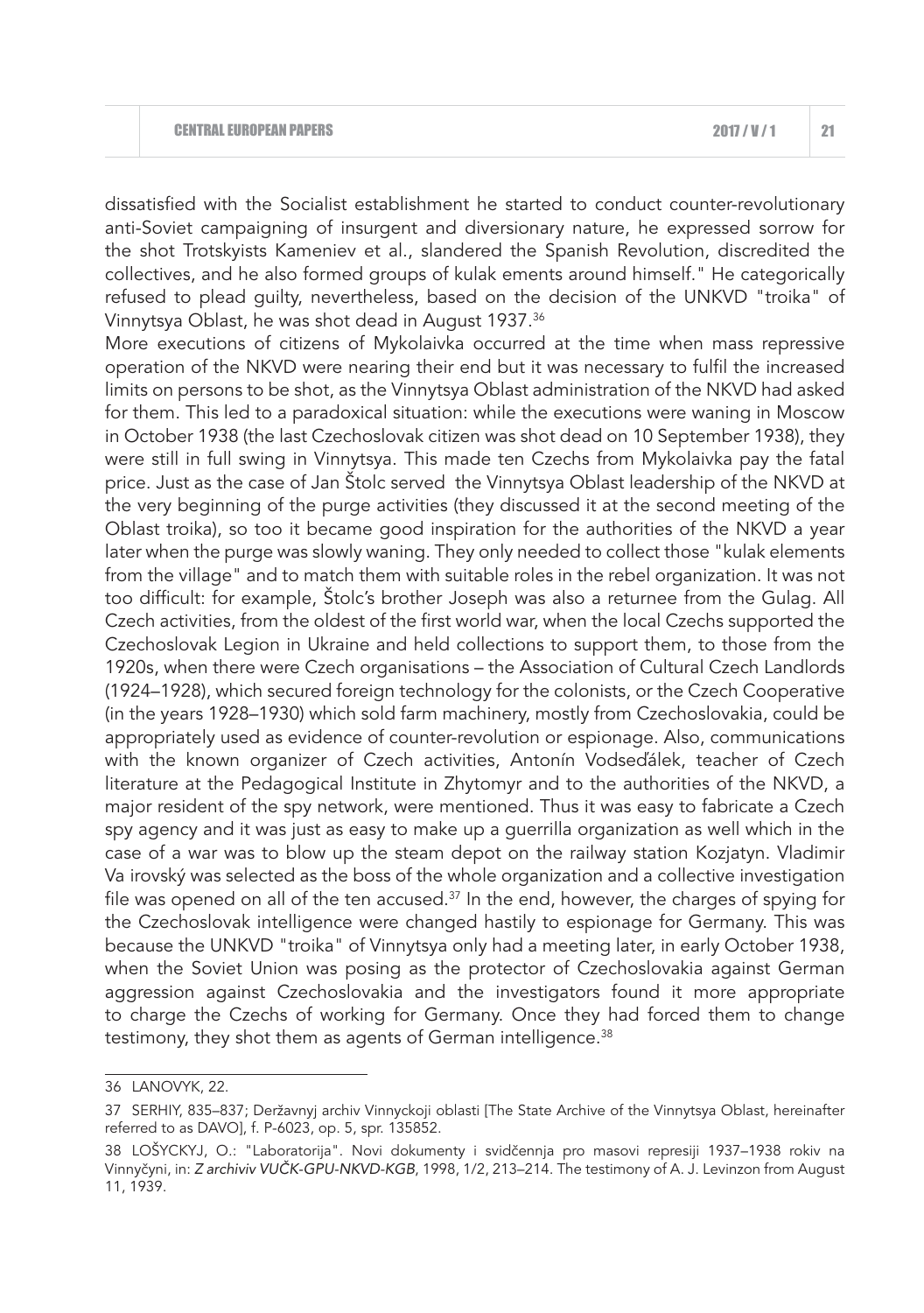| 22<br>LL | <b>ARTICLES</b>       | <b>Persecution of the Czech Minority in Ukraine</b> |
|----------|-----------------------|-----------------------------------------------------|
|          | <b>Mečislav BORÁK</b> | at the Time of the Great Purge                      |

The most repressive action against the Czechs in Ukraine took place in Zhytomyr where on a single day, 28 September 1938, eighty alleged conspirators were shot dead, including seventy-eight Czechs. The event has been discussed several times by the Ukrainian historians<sup>39</sup> and it has recently been elaborated in Czech.<sup>40</sup> It can serve us as an example to characterize the repression of the Great Purge which many other Czechs in Ukraine were subject to whose fate unfortunately cannot be remembered in this cursory overview.

The Zhytomyr case was connected with the tampering of evidence on the subversive activities of the wide-ranging "Czech military-insurgent espionage organization". The investigation was led by the  $3<sup>rd</sup>$  Department of State Security of the NKVD for the Zhytomyr Oblast, the arrests took place from February to August 1938 not only in Zhytomyr and the surrounding area, mainly in the Czech Kroshna, but also in the Czech centres in the Zhytomyr Oblast districts Andrushivsk, Korostyshivsk, Chernyakhovsk, Malynsk and Chervonoarmysk Chervonoarmiysk.41 Looking at the social structure of those arrested, it is evident that representatives of Czech intelligence are almost missing among them as they had been subjected to political repression among the first ones at the beginning of the Great Purge. The accused included forty-two collective farm workers, twelve workers of different businesses, five locksmiths, three accountants, three joiners, two drivers, a postman, a shoemaker, a carpenter, a teacher and several staff of various institutions. The action was drawn up on 26 July 1938 with the proposal that it be referred to "discussion by the NKVD USSR within command no. 00485". The document was signed by the chief of service of the unit of III. dpt. of the UGB UNKVD, Sergeant of State Security Maňko and consent was also given by the chief of the III. dpt. UGB UNKVD Lieutenant of State Security Fedorov.42

All charges were eventually included in the collective investigation file which was due to its sheer size divided into seven volumes.<sup>43</sup> The final dossier of the action took on the form of a slim booklet and is reminiscent of the "master" action in Kharkov process with the intelligence service of "the Czech General Staff" from 1931. The new Czech treasonous organization was devised under the name of "Czech cooperative", loosely translated as "the Czech nationalist insurgent association". The origins of this organization went back

42 ŠEVČUK, 232; LUTAJ, 19.

<sup>39</sup> ŠEVČUK, 223–237; LUCKIJ, Jurij: Česki spravy (1930–1937 rr.), in: Z archiviv VUČK-GPU-NKVD-KGB, 1999, 1/2 (10–11), 156–168; LUCKIJ, Jurij – LUTAJ, Majja: Polityčni represiji ščodo českoho naselenija Žytomyrščyny (1920–1950-i rr.), in: Chronika-2000, Ukrajinskyj kulturologičnyj almanac, 8, 29–30, Ukrajina–Čechija, 2, Kiev 1999, 139–145; LUTAJ, Majja: Čechy na Žytomyrščyni. Istorija i sohodennja, Zhytomyr 2008; Trahični storinky istoriji Žytomyrščyny 1917–1980-ch rokiv, in: Reabilitovani istorijeju. Žytomyrska oblast, 1, Zhytomyr 2006, 38–39; KOPIJČENKO, Larysa A.: Represiji sered českoho naselennja Žytomyrščyny, in: Reabilitovani istorijeju. Žytomyrska oblast, 2, Zhytomyr 2008, 7–18.

<sup>40</sup> BORÁK, Mečislav: Popravy jako součást politických represí v SSSR a dosud zjištěné oběti z řad Čechů a československých občanů [Executions as Part of Political Repression in the USSR and the Currently Known Victims from Among the Czechs and the Czechoslovak Citizens], in: Perzekuce československých občanů v Sovětském svazu (1918–1956). Část I. – Vězni a popravení [Persecution of Czechoslovak Citizens in the Soviet Union (1918- 1956). Part I – Prisoners and Executed], BORÁK, Mečislav (Ed.), Opava 2007, 176–177; BORÁK, Zatajené popravy, 83–148.

<sup>41</sup> LUTAJ, Trahični storinky istoriji, 39; LUCKIJ – LUTAJ, 139–145.

<sup>43</sup> Deržavnyj archiv Žytomyrskoji oblasti [The State Archive of the Zhytomyr Oblast, hereinafter referred to as DAŽO], f. 5013, op. 2, spr. 7060-P, t. 1-7 (2917–2923).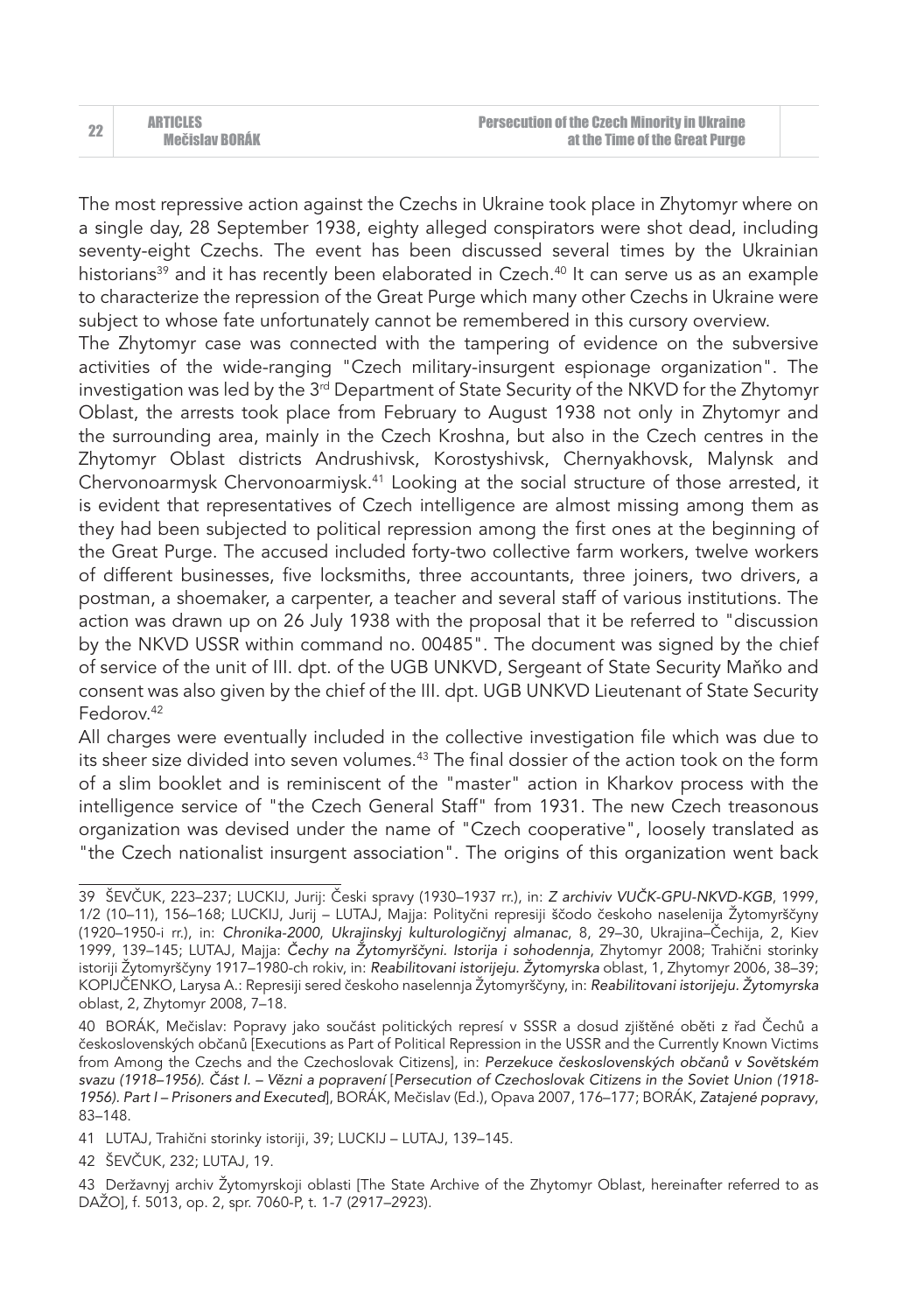to 1919 when two Czech prisoners of war came to Volhynia from the Volga region and founded a Sokol gymnastic organization. Under its guise, they then conducted "counterrevolutionary nationalist organizational activity" in the Czech population of Volhynia. In the second half of the twenties, this sabotage activity was allegedly organized by local personalities of the Czech minority, the commander of the Zhytomyr firing division Jaroslav Štrombach and the principal of the Czech school Antonín Vodseďálek who allegedly founded the "Czech military-rebel company" in the individual colonies in the Oblast, in businesses and in Czech schools, which were facaded as "branches" of the Sokol movement. From this network then stemmed a separate Czech military-rebel organization with the code name "Czech cooperative". Fabricating this fictional organization, the investigators apparently remembered the case of the organizers of the "Cooperative" from 1928 and were inspired by the "master" Czech process from 1931. Although they had pulled out from it its former protagonists as the founders and initiators of the new organization, they could not take advantage of them in present, as Štrombach had been executed in 1931 and Vodseďálek was serving a Gulag sentence on Solovetsky Islands. Thus, they fabricated a new leadership to the organization, in time of the Great Purge which consisted of the carpenter Stěpán Toman from Czech Kroshnya, the chief accountant and planner of the Zhytomyr brewery Josef Jandura, and the inspector of Zhytomyr city financial office, Václav Holan, a renowned orchardist.<sup>44</sup>

All three members of the leadership of the fictional conspiracy organization promptly refused any accusation of anti-Soviet activities as there was nothing to confess. According to the protocols in their investigation files, each of them was interrogated only twice but in fact, they were forced to confess until they confirmed the investigators' construction. Jandura resisted about a month long, Holan fifty-three days and Toman even eighty days. He repeated over and over: "I do not belong to any counter-revolutionary organization and I have never performed any activity against the USSR in favour of any foreign country." However, even he eventually succumbed and like the others, he admitted to anti-Soviet activity.45 Not long after the repression of the Great Purge, it became clear that the investigators in Zhytomyr commonly used illegal methods of interrogation to force confessions from the accused. The interrogation protocols were often made in advance, the conclusions of the accusations were copied from a template, and the accused were forced to sign by all sorts of threats and extortion, including the use of gross physical violence and cruel torture which were in completely regular occurrence at the time of the Great Purge.<sup>46</sup>

The investigators also adopted from past cases main methods of subversion of the accused, i.e. their relations with Czechoslovakia and the espionage residence at the Czechoslovak Consulate in Kiev. For example, resident Josef Vlasák was coming to Ukraine through the travel agency Intourist in the years 1936–1937 to develop Czech counter-revolutionary activity, and F. Jandura was in connection with the Secretary of the Czech Consulate in Kiev

<sup>44</sup> DAŽO, Ibidem, t. 4 (2920), Obvinitělnoje zaključenije po dělu češskoj vojenno-povstančeskoj organizacii. Zhytomyr, UGB-UNKVD po Žitomirskoj oblasti 1938 [62 vol.], p. 1–3; KOPIJČENKO, 18; LUTAJ, Trahični storinky istoriji, 38; BORÁK, Zatajené popravy, 111–123.

<sup>45</sup> KOPIJČENKO, 14.

<sup>46</sup> BORÁK, Zatajené popravy, 85.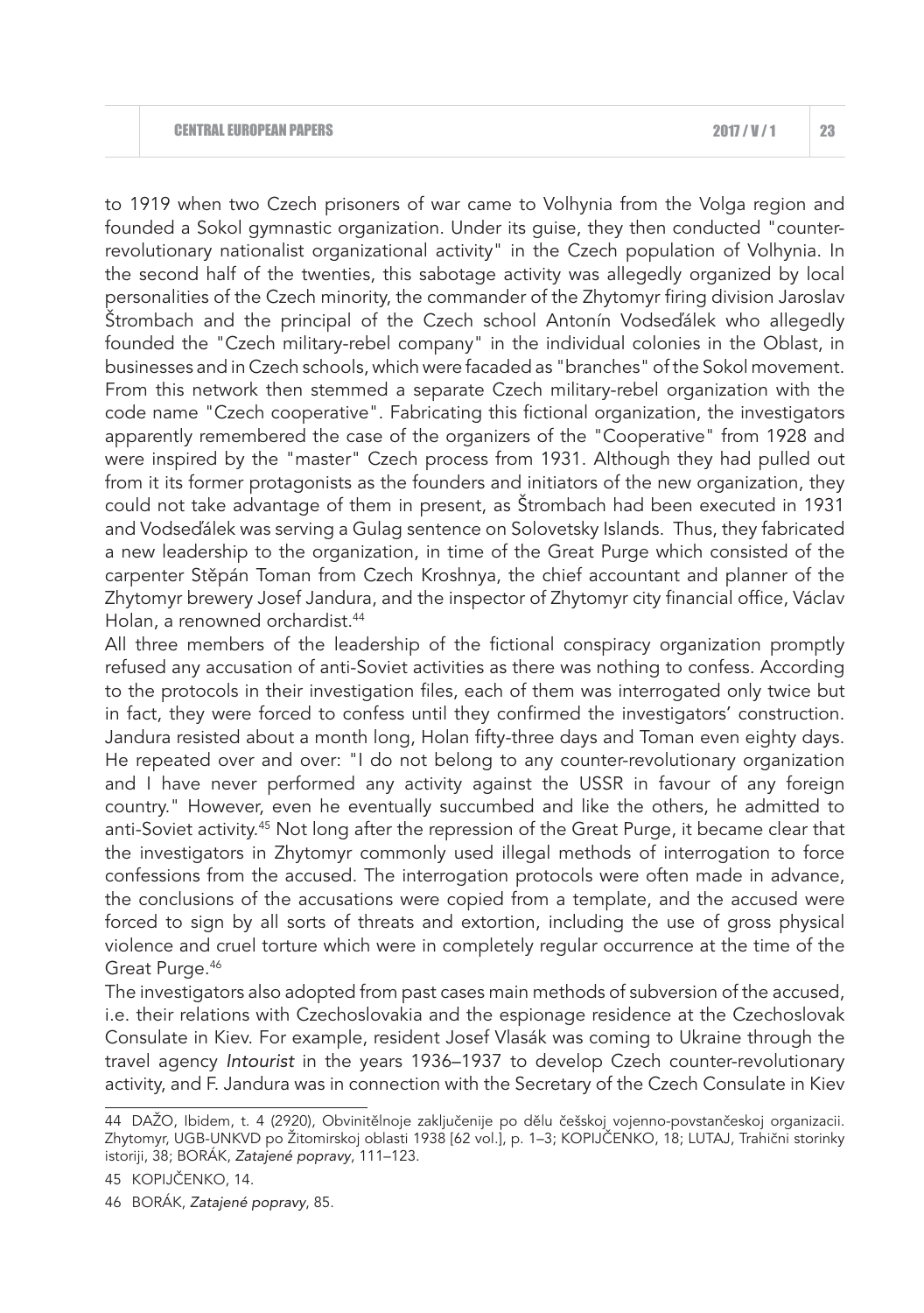from whom he received orders "for practical counter-revolutionary activities". Although these were not specified anywhere, the dossier assumed that the companies created were responsible for the "grouping of Czech rebel cadres, their preparation for armed rebellion at the time of intervention on the part of Germany, and the performance of intelligence work on the territory of the USSR for the interest of the Czechoslovak intelligence". Not much concrete evidence was needed for the out-of-court "troika" trials; the final summary of the case fabricated and produced directly in the Zhytomyr Oblast Administration Office of the NKVD was completely sufficient: "The investigation of this case detected and destroyed four rebel suites and twelve 'branches'."47

The file also contains the list of the eighty accused whose guilt was usually characterized in the form of a few lines of typical phrases of the period. The absurdity of some of the accusations was obvious at first glance, but enough to earn a death sentence. For example, Antonín Borůvka "carried out activities aimed at the destruction of the horses of the kolkhoz", František Bureš was undermining the kolkhoz's work ethic and he "intentionally left a large amount of the kolkhoz's potatoes to rot", Vladimir Fortelka, "as the bookkeeper of the kolkhoz kept the books negligently and reduced the payments to work units, causing dissatisfaction among the kolkhozists", Alexandr Hřeblík spread gossip about war among the villagers and "cultivated the kolkhoz land poorly", Antonín Kocián "showed emigration tendency and more than once tried to obtain Czechoslovak citizenship with a subsequent permit of departure abroad", Franti ek Novotný "used the work of a mail clerk for counter-revolutionary purposes, often deliberately confusing mail deliveries and holding them back for a long time; he also left people standing in the queue for long times, and there were even cases where he sent the received mail back."48

The accused did not have a chance to escape the death penalty. The quest for the fulfilment of the specified limit of sentences in the "first category", i.e. the people intended to be shot dead, led the Zhytomyr Oblast NKVD "troika" in the time from April to May 1938 when headed by chief Grigory Viatkin not to give a single sentence of imprisonment in the Gulag and all of the 1,999 convicts were shot dead.<sup>49</sup> For the next few months, meetings of the Oblast NKVD "troika" were not held at all and new cases were not forwarded to other institutions as the investigators apparently understood that the documents gathered by the prosecution probably would not stand in the out-of-court proceedings of the "dvoika" or of the Military College of the Supreme Court. In mid-September 1938, an order came from the Moscow NKVD headquarters, pre-approved by the Politburo of the Central Committee of the All-Union Communist Party ordering to finish the yet undecided cases of the counter-revolutionary nationalist "contingents" using "special troikas". Such a "troika" was founded in Zhytomyr, consisting of the Chief of NKVD Oblast Administration Viatkin, the Oblast Secretary of the Communist Party of Ukraine Maxim A. Didenko and the Zhytomyr Oblast Prosecutor Vasil D. Rosputko. Over just a month and a half of its existence, this "special troika" had 4,165 people shot dead with only thirty-eight of the sentenced being sent to the Gulag. "Czech cooperative" was discussed already at its third

<sup>47</sup> KOPIJČENKO, 4.

<sup>48</sup> BORÁK, Zatajené popravy, 114–119.

<sup>49</sup> LUTAJ, Trahični storinky istoriji, 31.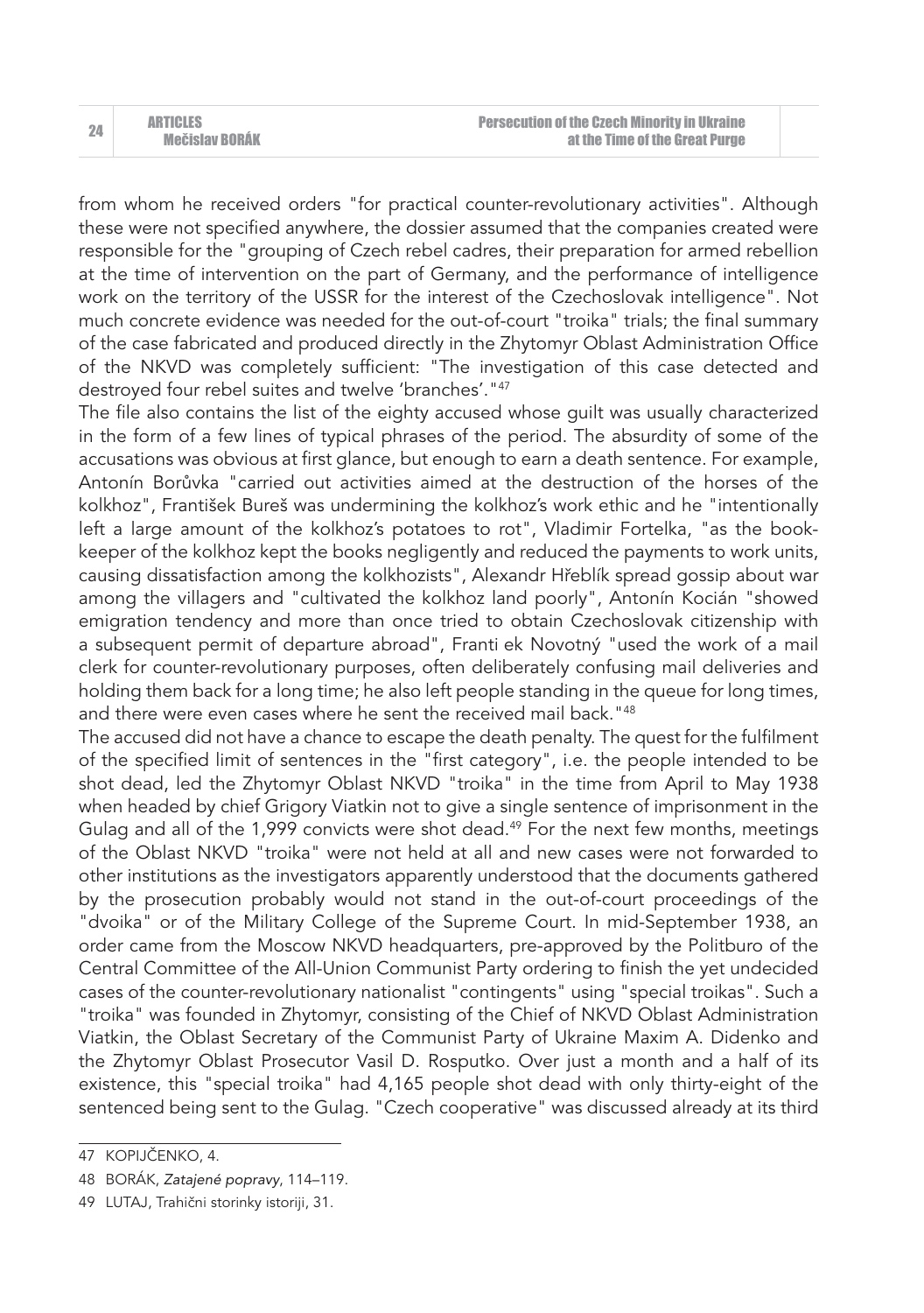session on 22 September 1938 when 408 people were sentenced and no other sentence than the death penalty was issued.<sup>50</sup>

The sentence was enforced, i.e. all of the eighty convicts were shot dead, on 28 September 1938 – by an extraordinary accident exactly on the feast day of St. Wenceslas, the Czech patron saint, to whose memory the Catholic Church in Czech Kroshna was consecrated. Similarly mixed emotions arise also from the strange timing of this largest mass execution of Czechs in the Soviet Union in the days when negotiations on the fate of Czechoslovakia, whom the Soviet Union offered its assistance, were in preparation in Munich. At that time, however, no one knew about this crime and even the relatives of victims discovered the truth after many decades, mostly in the 1990s.

Security staff were bound by strict secrecy and the families of victims received from the authorities the stereotypical answers that their loved ones were taken for ten years in labour camps and do not have the right to correspondence. Some families, however, did not intend to accept the disappearance of their loved ones and filed complaints about the course of the criminal proceedings, believing that they can achieve their release from the Gulag. One of the first complaints was by the family of Vladimír Pilař, assigned to the prosecutor of the Investigation Department of the Zhytomyr Oblast Prosecutor's Office Bychkov. In the conclusions of his investigation on 1 August, 1940, he stated that he had studied the materials on the activities of the Czech military-rebel spy organization "Czech cooperative" and concluded that it was detected and disposed of in accordance with the law as the quilt of the convicts had been demonstrated sufficiently.<sup>51</sup>

However, it had already been known for over a year at that time that the case of the "Czech cooperative" and dozens of others have been fabricated from start to finish by investigators and some of them had even been executed. The Chief of the NKVD Oblast Administration Viatkin, who bore primary responsibility for the extraordinary extent of last phase of the Great Purge in Zhytomyr in September and October 1938 was relieved of his duties even a few days before the issuance of an official order to stop their mass repressive activities. Ironically, he was arrested not for abuse of power and falsification of thousands of investigation files, but for alleged counter-revolutionary activities, which he allegedly carried out as a member of a "right-wing Trotskyist" organization. He later testified that the protocols of "troika" trials were in many cases formulated after the sentence had been carried out and that the cases were not addressed at the meetings. Thus, cases routinely occurred where people whose guilt had not been established by the "troika" were shot dead, and their names were only added to the protocols subsequently. In February 1939, Viatkin was sentenced to death and executed. His colleagues – the party's secretary Didenko and the prosecutor Rosputko – escaped only with penalties of eight and four years in the Gulag, respectively.52

Investigations from the years 1939–1940 proved that the abuse of official powers and "missteps" were not only taken by the Oblast chiefs Yakushev and Viatkin but also by many of their collaborators. For example, Mikhail J. Fedorov, Chief of 3<sup>rd</sup> State Security

<sup>50</sup> Ibidem, 35.

<sup>51</sup> DAŽO, f. 5013, op. 2, spr. 7060-P, t. 4 (2920), p. 63–70.

<sup>52</sup> RAFALSKA, 153–155.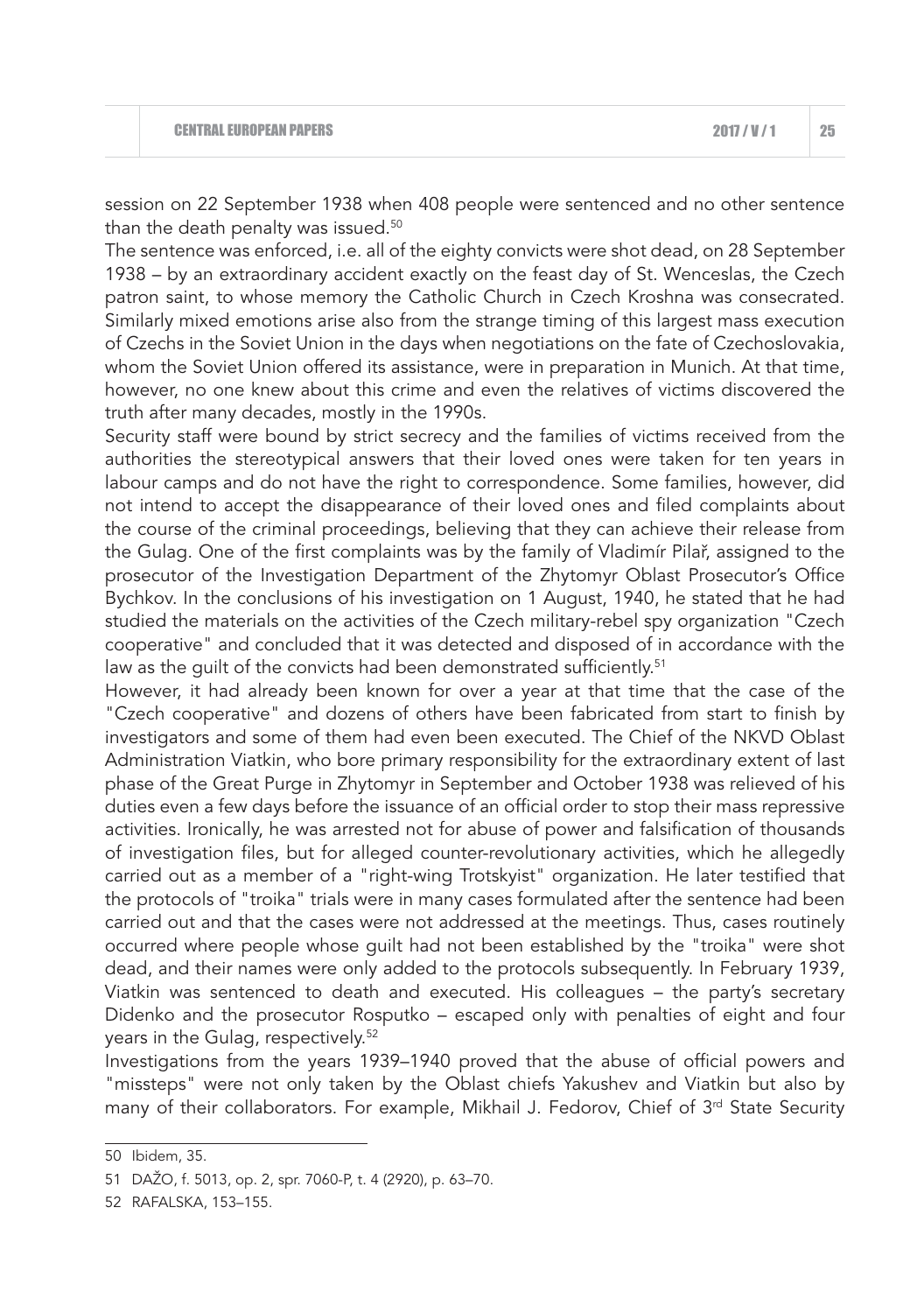Department of the UNKVD administration in Zhytomyr was arresting suspects in the framework of the nationalist operations completely without evidence, based on fictitious charges only. He required of his subordinates to obtain at least five confessions a day which could only be enforced by beatings. He also retroactively let the "troika" confirm death sentences of people beaten to death during interrogation. His deputy Danylo I. Maňko was setting up false accusations with fabricated details of treasonous activities, ordered beatings and torture during interrogation, as the rapporteur of the "troika" meetings, he championed the recognition of completely fabricated group cases and formulated the "troika" statements. Matvei E. Lesnov-Izrailev, Chief of 4<sup>th</sup> State Security Department of the UNKVD administration also led the interrogations by illegal methods, signing the charges without the knowledge of the files and forwarding them to the "troika", so several persons who had not been charged at all were shot dead. Danylo J. Maluka, Chief of Division at the  $4<sup>th</sup>$  Department of UGB UNKVD, heavily beat the interrogated on a regular basis and forced his subordinates to do the same. Mitrofan S. Liulkov, one of the commanders of the Oblast administration, also took part in the beatings and torture of the interrogated on a regular basis. Nikolai A. Zub, Chief of the 1st Special Department of the UNKVD wrote the protocols of the meetings of the "troika", changing transcriptions of names and other information which allowed for additional entries of those beaten to death. The first four of these commanders were sentenced to death by the Military Tribunal of the NKVD Troops of the Kiev Military District in 1940 and executed, the last two were sentences to imprisonment in the Gulag.<sup>53</sup>

The results of the investigation were kept strictly secret for many years and the families of victims could only seek justice after the partial easing of political circumstances in the USSR the second half of the 1950s. In September 1957, the case of the Czech cooperative was re-examined as well. 54 The conclusions of this long revision were congruent with the facts established already in 1939. They stated for example: "The Germans, Poles, Czechs, and persons of other nationalities were subjected to arrests without any existing facts about their criminal activities. [...] For every person, a fictional report was compiled which stated that the person concerned is a member of the Polish, Czech, German or other anti-Soviet organization and carries out counter-revolutionary activities. On the basis of such fictitious reports, the prosecutor consented with the arrest. [...] The management of the NKVD Administration and the Department argued that, if the arrested German, Czech, Latvian or Polish, they need to answer as to belonging to the counter-revolutionary underground." The Chief of the Oblast Administration claimed in meetings that workers, whose arrestees do not provide testimony leading to a confession, arouse suspicion themselves. This is why fictional interrogation protocols were made and false confessions were forced by means of promises and threats, beatings and cruel torture.55

The new investigation was closed by filing a protest of the military prosecutor to the Military Tribunal of the Carpathian Military District which at its meeting of 30 June, 1958 annulled the decisions of the Zhytomyr Oblast UNKVD "troika" and set the proceedings aside for

<sup>53</sup> DAŽO, f. 5013, op. 2, spr. 7060-P, t. 5 (2921). Materialy proverki po dělu № 15948. Obzornaja spravka po arch.-sl. dělu № 18842.

<sup>54</sup> Ibidem, Letter of Col. Bogomaza of 9 July 1957.

<sup>55</sup> Ibidem, Matěrialy proverki po dělu № 15948.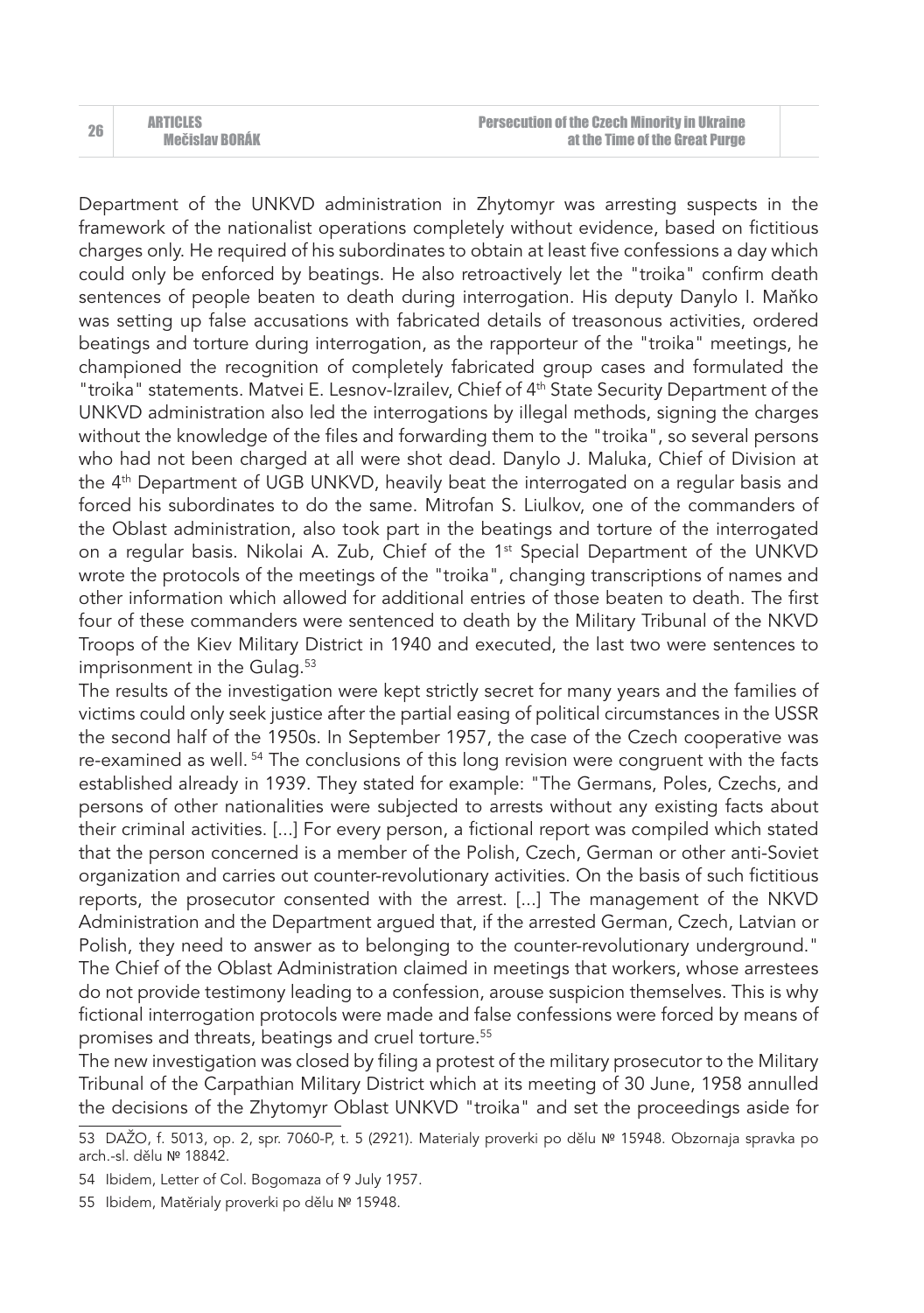the lack of facts of cases.<sup>56</sup> Now, the authorities were able to answer the questions of the victims' relatives about the fate of their loved ones, stating that they all have already been rehabilitated which had a significant impact on restoring the social status of the victims' families. At the same time for the first time, they acknowledged their death. Indeed, it would be difficult to justify why they had not come back from the Gulag camps when the ten years of the alleged penalty had long since passed. A strict ban on any mention of death sentences and executions, however, continued to apply, so that the authorities of the KGB, the successor of the former NKVD, kept on falsifying documents. The aim was to convince the victim's relatives that their loved ones were actually sent to labour camps, where, however, they unfortunately died of normal diseases after a few years. As registrar offices were also under the supervision of the Ministry of the Interior, forging death certificates and false entries into the registry was relatively easy, even if there were hundreds of thousands of cases all over the whole country. It was only in the 1960s that communicating the true dates of death was allowed, but not the true cause. The truth about executions first began to be imparted in the late 1980s under Gorbachev's "perestroika", that is up to half a century after they had taken place. Information about the place of death was not learned by the victims' relatives until the 1990s, while in many cases, the place of burial of their bodies remains unknown to this day. Only the systematic, long-term lying by the authorities can explain why many of the relatives of the victims had fallen for lies and believe to this day that their loved ones died during the war or shortly after somewhere in a Siberian Gulag and have no idea that their remains have, in fact, been buried already in the late 1930s in the outskirts of the very city they lived in.<sup>57</sup>

By finding the specific names of the victims of repression and the circumstances of their deaths, the hitherto research has only taken the first important step. The lists of victims are not yet final, the publication of new lists has due to the eventful political landscape of late been delayed, so that even some of the major cities (e.g. Kiev and Kharkov) still do not have such overview. This, of course, even more significantly concerns other parts of Ukraine as well. Therefore, we may reasonably assume that once the lists of victims of political repression are updated, the number of Czechs executed by in the time of the Great Purge is likely to increase, perhaps even by a hundred other names. But even as regards those already identified, we are still left with the task of substantially supplementing their life stories, pulling the details about their lost struggles for life out of the archives, and sometimes even naming the criminals who partook in their death. The Ukrainian archives' friendly approach and their door set ajar, especially those of the state security archives, could provide good incentive for young researchers from the Czech Republic who would like to take on such a challenge.

<sup>56</sup> Ibidem, Opredělenije № Ož-638.

<sup>57</sup> BORÁK, Zatajené popravy, 126–127.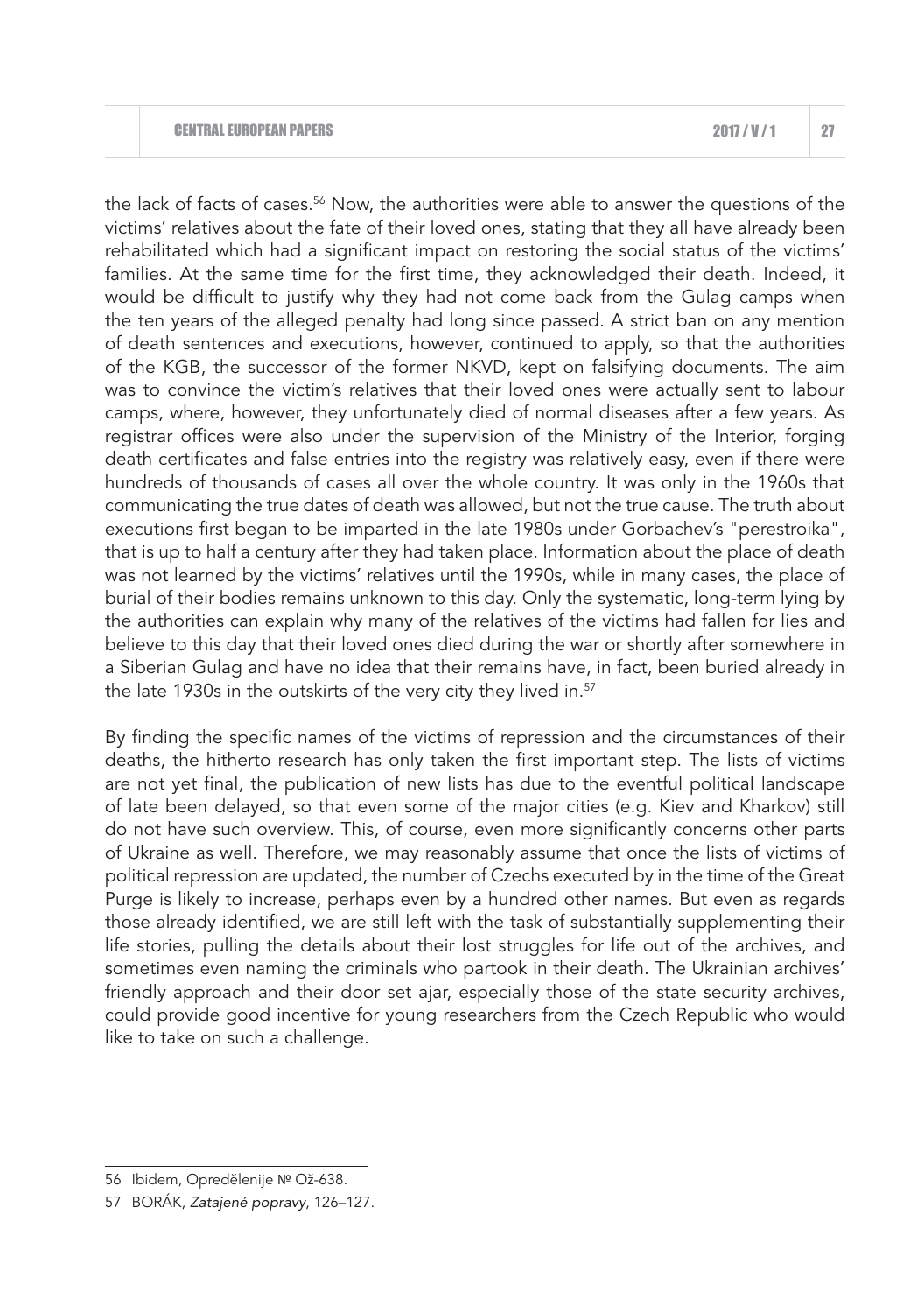### **References**

Deržavnyj archiv Žytomyrskoji oblasti (DAŽO)

The State Archive of the Zhytomyr Oblast

f. 5013

Deržavnyj archiv Vinnyckoji oblasti (DAVO)

The State Archive of the Vinnytsya Oblast

f. P-6023

Haluzevyj deržavnyj Archive Services bezpeky Ukraine (HDA SBU) Departmental State Archive of the Security Service of Ukraine

f. 6.

- BORÁK, Mečislav: České stopy v Gulagu. Z výzkumu perzekuce Čechů a občanů ČR v Sovětském svazu [Tracing Czechs in the Gulag. From the Research on the Persecution of Czechoslovak Citizens in the Soviet Union], Opava 2003.
- BORÁK, Mečislav: Popravy jako součást politických represí v SSSR a dosud zjištěné oběti z řad Čechů a československých občanů [Executions as Part of Political Repression in the USSR and the Currently Known Victims from Among the Czechs and the Czechoslovak Citizens], in: Perzekuce československých občanů v Sovětském svazu (1918–1956). Část I. – Vězni a popravení [Persecution of Czechoslovak Citizens in the Soviet Union (1918– 1956). Part I – Prisoners and Executed], BORÁK, Mečislav (Ed.), Opava 2007.
- BORÁK, Mečislav: Zatajené popravy. Češi a českoslovenští občané popravení na sovětské Ukrajině: z historie Velkého teroru na Volyni a v Podolí. [Secret Executions. The Czechs and the Czechoslovak Citizens Executed in the Soviet Ukraine: a History of the Great Purge in Volhynia and Podolia], Opava 2014.
- DVOŘÁK, Jan: Antonín Vodseďálek a proces s českými učiteli na Ukrajině [Antonín Vodseďálek and the Process with Czech Teachers in Ukraine], in: Paměť a dějiny, Revue pro studium totalitních režimů [Memory and history. Revue for the Study of Totalitarian Regimes], 7, 2013, 4, 97–108.
- HOSTIČKA, Vladimír: Volyňští Češi a jejich perzekuce v SSSR [Volhynian Czechs and their persecution in the Soviet Union], in: Střední a východní Evropa v krizi XX. století [Central and Eastern Europe in the crisis of the twentieth century], Prague 1998, 47–60.
- KOPIJČENKO, Larysa A.: Represiji sered českoho naselennja Žytomyrščyny, in: Reabilitovani istorijeju. Žytomyrska oblast, 2, Zhytomyr 2008, 4, 7–18.

LANOVYK, Larysa J.: Pradidiv rozčyščeni džerela, Vinnycja 2004.

- LOŠYCKYJ, O.: "Laboratorija". Novi dokumenty i svidčennja pro masovi represiji 1937– 1938 rokiv na Vinnyčyni, in: Z archiviv VUČK-GPU-NKVD-KGB, 1998, 1/2, 213–214.
- LUCKIJ, Jurij: Česki spravy (1930–1937 rr.), in: Z archiviv VUČK-GPU-NKVD-KGB, 1999, 1/2 (10–11), 156–168
- LUCKIJ, Jurij LUTAJ, Majja: Polityčni represiji ščodo českoho naselenija Žytomyrščyny (1920–1950-i rr.), in: Chronika-2000, Ukrajinskyj kulturologičnyj almanac, 8, 29–30, Ukrajina–Čechija, 2, Kiev 1999, 139–145.
- LUTAJ, Majja: Trahični storinky istoriji Žytomyrščyny 1917–1980-ch rokiv, in: Reabilitovani istorijeju. Žytomyrska oblast, 1, Zhytomyr 2006.
- LUTAJ, Majja: Čechy na Žytomyrščyni. Istorija i sohodennja, Zhytomyr 2008.